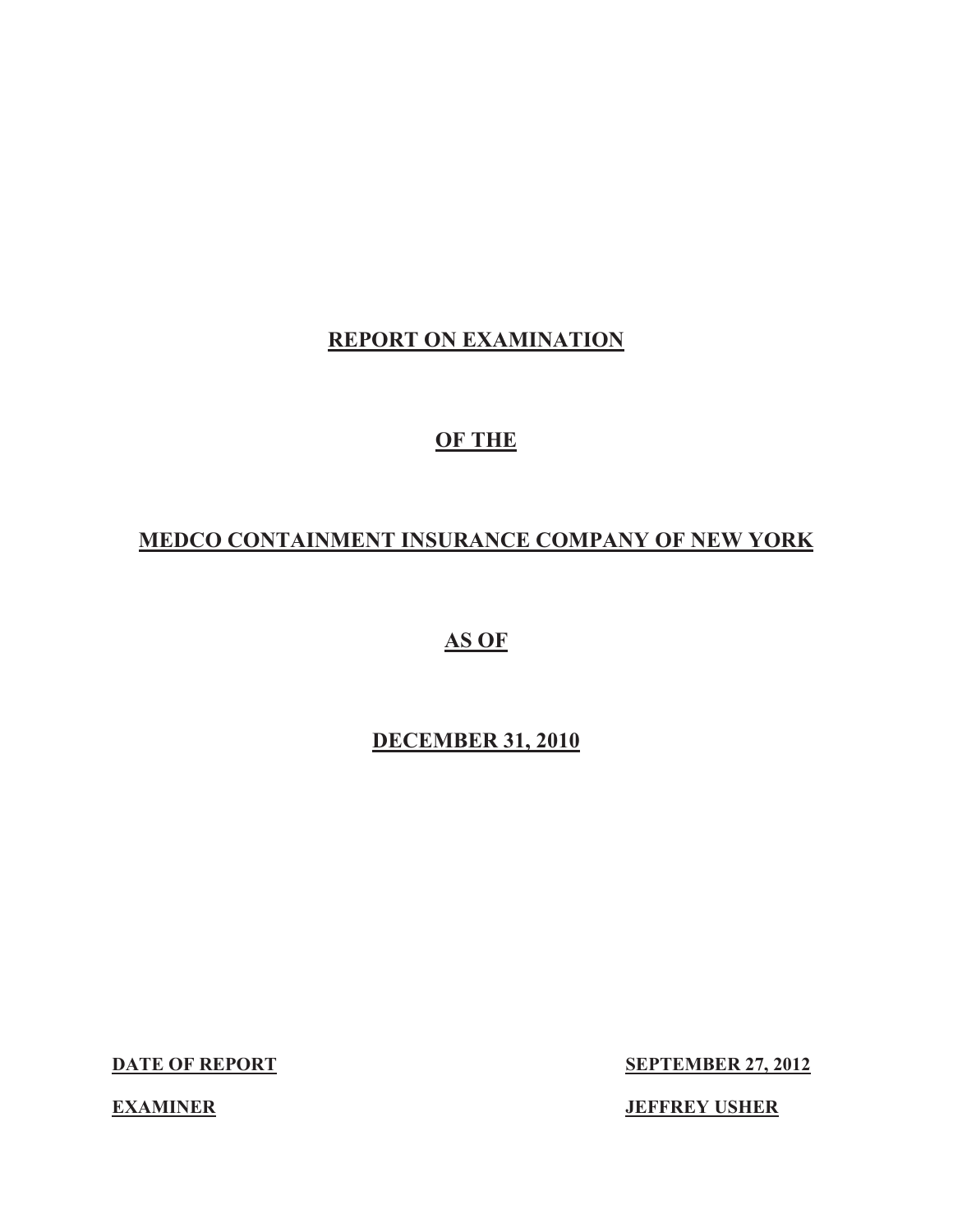# **TABLE OF CONTENTS**

# **ITEM NO.**

# **PAGE NO.**

| 1. | Scope of the examination                                                                                                                                                                                                                                                                                                                                       | $\overline{3}$                                              |
|----|----------------------------------------------------------------------------------------------------------------------------------------------------------------------------------------------------------------------------------------------------------------------------------------------------------------------------------------------------------------|-------------------------------------------------------------|
| 2. | Description of the Company                                                                                                                                                                                                                                                                                                                                     | 5                                                           |
|    | Management and controls<br>A.<br><b>B.</b><br>Conflict of interest policy<br>$C_{\cdot}$<br>Corporate governance<br>Enterprise risk management<br>D.<br>Internal audit<br>E.<br>Remediation plan procedures<br>F.<br>Territory and plan of operation<br>G.<br>Н.<br>Holding company system<br>Significant operating ratios<br>Ι.<br>Accounts and records<br>J. | $\tau$<br>9<br>10<br>12<br>14<br>16<br>18<br>18<br>23<br>24 |
| 3. | <b>Financial statements</b><br>Balance sheet<br>$A_{\cdot}$<br><b>B.</b><br>Statement of revenue and expenses and capital and surplus                                                                                                                                                                                                                          | 25<br>25<br>27                                              |
| 4. | Claims unpaid                                                                                                                                                                                                                                                                                                                                                  | 28                                                          |
| 5. | Market conduct activities                                                                                                                                                                                                                                                                                                                                      | 29                                                          |
| 6. | Subsequent events                                                                                                                                                                                                                                                                                                                                              | 31                                                          |
| 7. | Compliance with prior report on examination                                                                                                                                                                                                                                                                                                                    | 32                                                          |
| 8. | Summary of comments and recommendations                                                                                                                                                                                                                                                                                                                        | 34                                                          |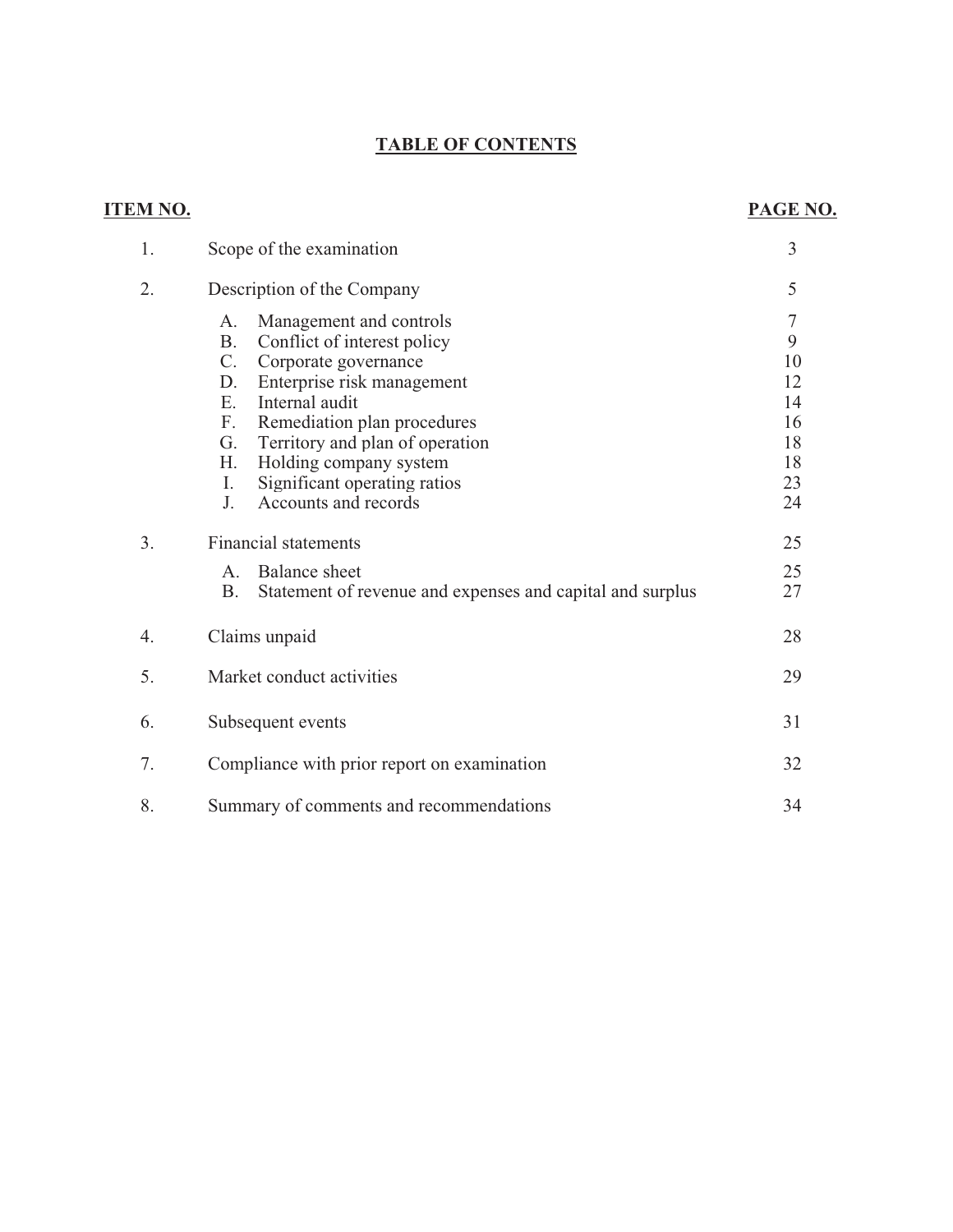

# NEW YORK STATE **DEPARTMENT**of **VANCIAL SERVICES**

Andrew M. Cuomo **Benjamin M. Lawsky** Governor Superintendent and Superintendent Superintendent Superintendent Superintendent

September 27, 2012

Honorable Benjamin M. Lawsky Superintendent of Financial Services Albany, New York 12257

Sir:

Pursuant to the requirements of the New York Insurance Law, and acting in accordance with the instructions contained in Appointment Number 30656, dated March 17, 2011, attached hereto, I have made an examination into the condition and affairs of the Medco Containment Insurance Company of New York, a for-profit accident and health insurance company licensed pursuant to the provisions of Article 42 of the New York Insurance Law, as of December 31, 2010, and respectfully submit the following report thereon.

The examination was conducted at the Company's administrative office located at 100 Parsons Pond Drive, Franklin Lakes, New Jersey.

Wherever the designations the "Company" or "MCICNY" appear herein, without qualification, they should be understood to indicate Medco Containment Insurance Company of New York.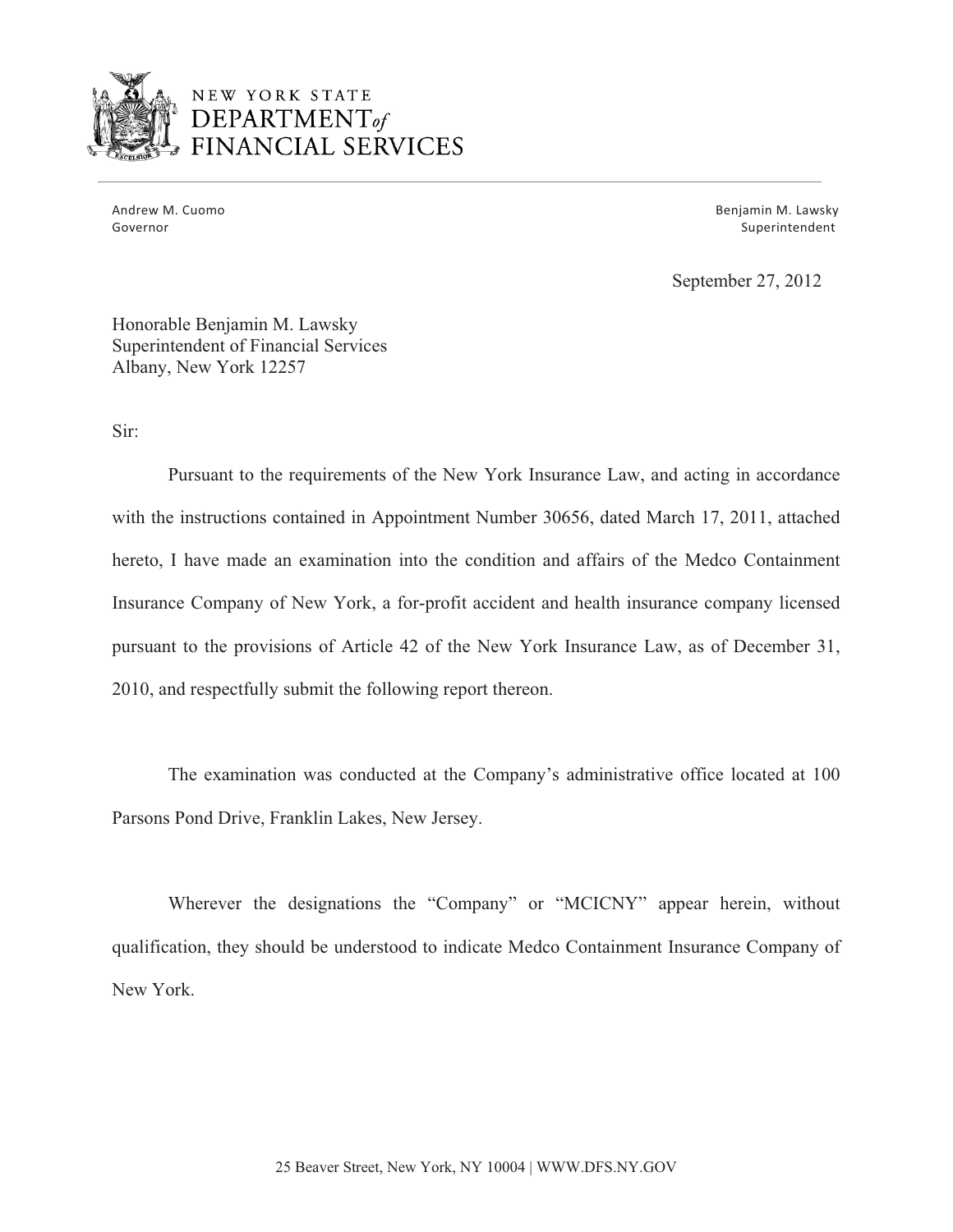Wherever the designations "MHS" or the "Parent" appear herein, without qualification, they should be understood to indicate Medco Health Solutions, Inc., MCICNY's parent company.

Wherever the designation the "Department" appears herein, without qualification, it should be understood to indicate the New York State Department of Financial Services. It should be noted that the New York State Insurance Department merged with the New York State Banking Department on October 3, 2011 to become the New York State Department of Financial Services.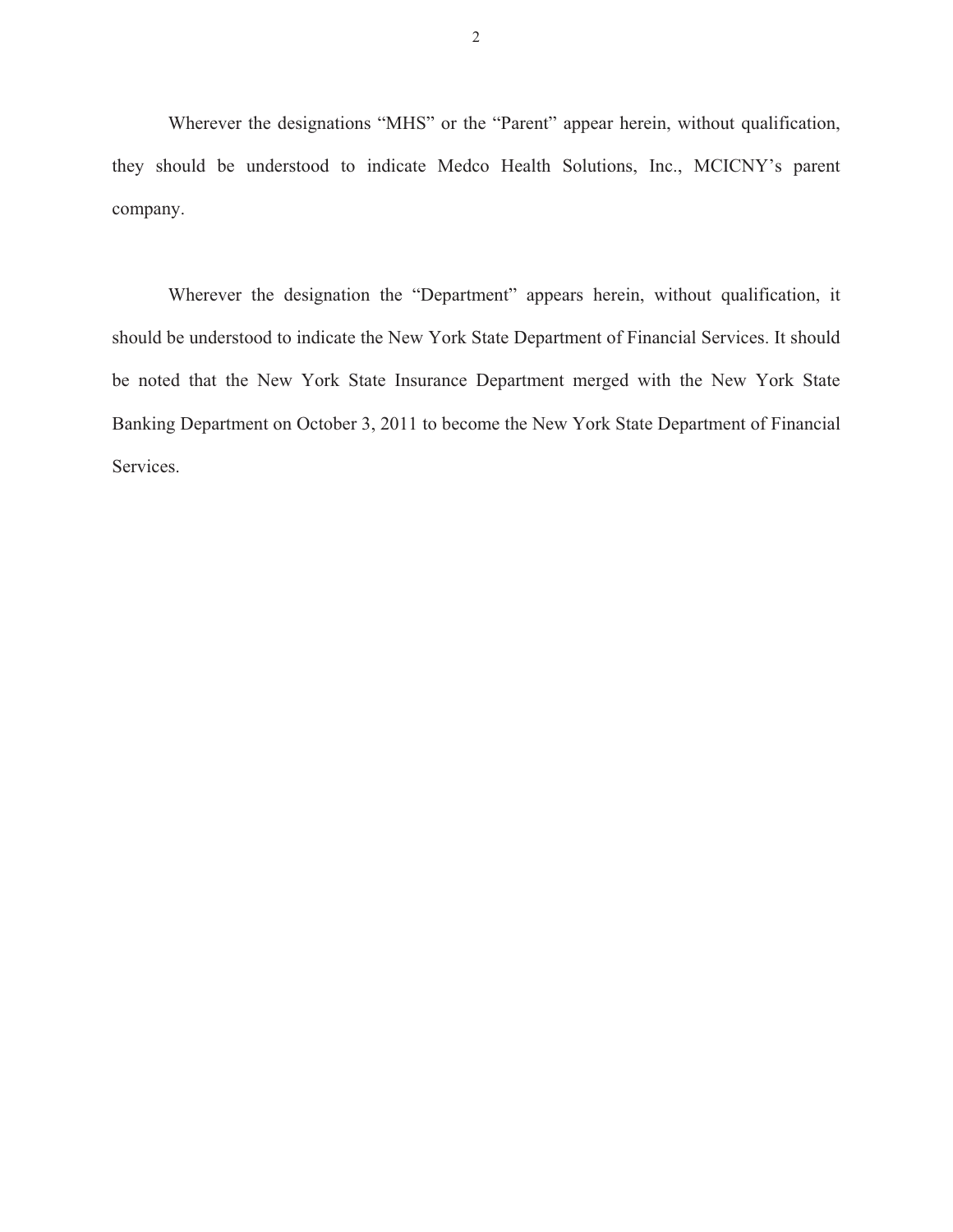#### **1. SCOPE OF THE EXAMINATION**

The previous examination of the Company was conducted as of December 31, 2006. This examination of the Company was a combined (financial and market conduct) examination and covered the four-year period January 1, 2007 to December 31, 2010. The financial component of the examination was conducted as a financial examination, as defined in the National Association of Insurance Commissioners ("NAIC") *Financial Condition Examiners Handbook, 2010 Edition* (the "Handbook"). The examination was conducted observing the guidelines and procedures in the Handbook. Where deemed appropriate by the examiner, transactions occurring subsequent to December 31, 2010, were also reviewed.

The financial portion of the examination was conducted on a risk-focused basis in accordance with the provisions of the Handbook, which provides guidance for the establishment of an examination plan based on the examiner's assessment of risk in the Company's operations and utilizes that evaluation in formulating the nature and extent of the examination. The riskfocused examination approach was included in the Handbook for the first time in 2007; thus, this was the first such type of examination of the Company. The examiner planned and performed the examination to evaluate the Company's current financial condition, as well as identify prospective risks that may threaten the future solvency of MCICNY.

The examiner identified key processes, assessed the risks within those processes and assessed the internal control systems and procedures used to mitigate those risks. The examination also included an assessment of the principles used and significant estimates made by management, an evaluation of the overall financial statement presentation, and a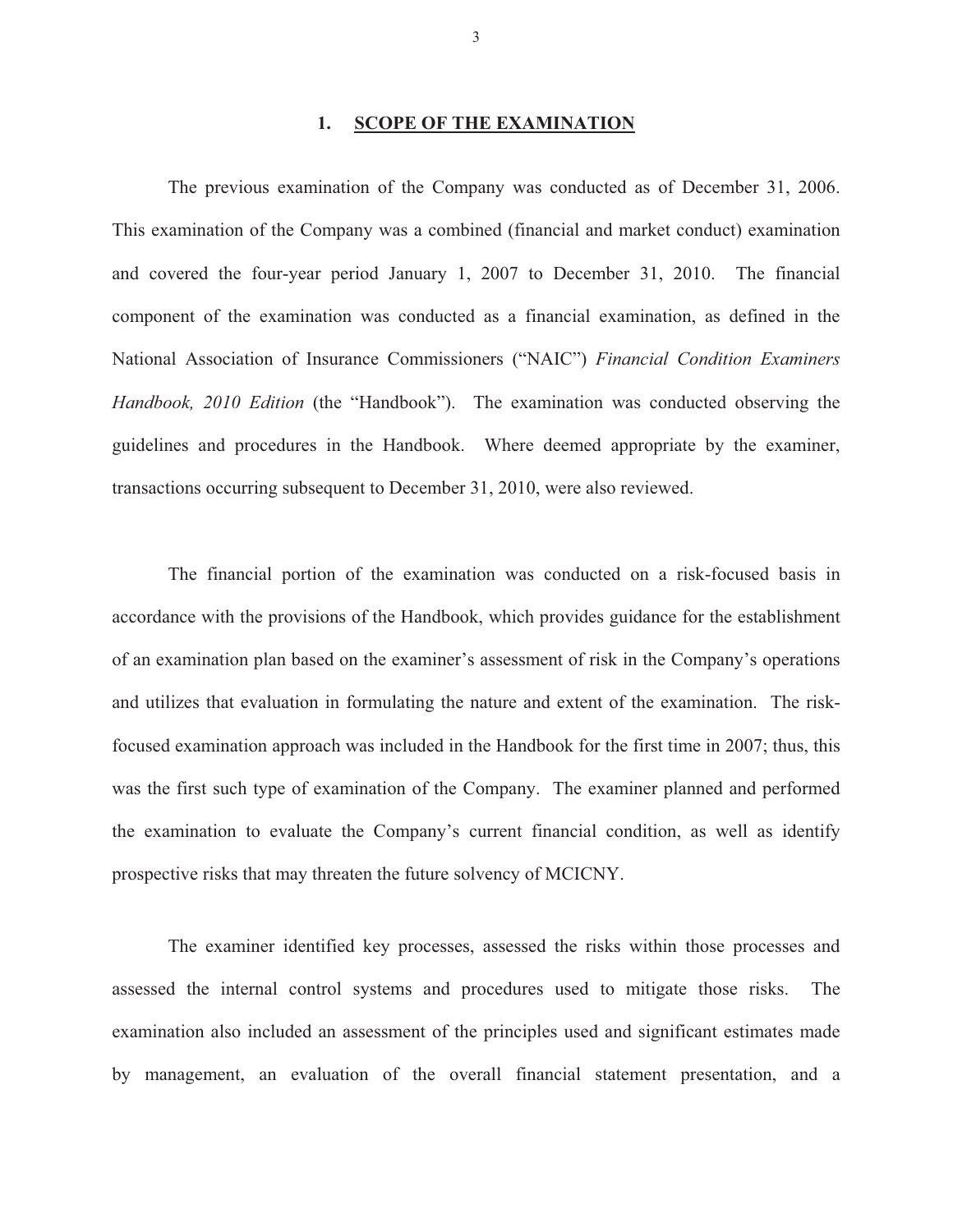determination of management's compliance with the Department's statutes and guidelines, Statutory Accounting Principles, as adopted by the Department, and NAIC Annual Statement instructions.

Information concerning the Company's organizational structure, business approach and control environment were utilized to develop the examination approach. The examination evaluated the Company's risks and management activities in accordance with the NAIC's nine branded risk categories.

These categories are as follows:

- Pricing/Underwriting
- Reserving
- Operational
- Strategic
- Credit
- Market
- Liquidity
- Legal
- Reputational

The Company was audited annually for the years 2007 through 2010 by the accounting firm of PricewaterhouseCoopers LLP ("PwC"). The Company received an unqualified opinion in each of those years. Certain audit work papers of PwC were reviewed and relied upon in conjunction with this examination. A review was also made of the Parent's Internal Audit function and Enterprise Risk Management program, as they relate to the Company.

A review was also made to ascertain what action was taken by the Company with regard to comments and recommendations contained in the prior report on examination.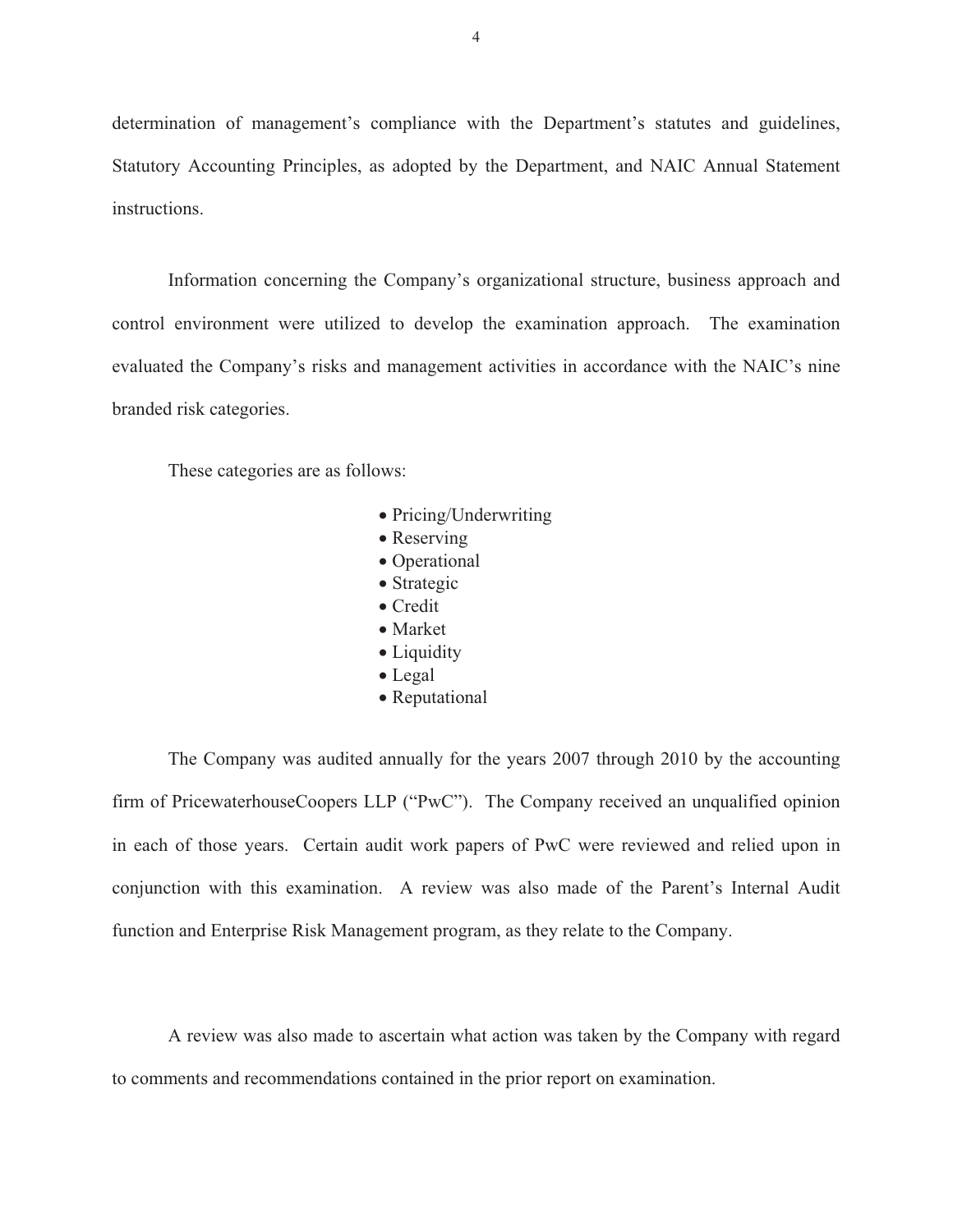<span id="page-6-0"></span>This report on examination is confined to financial statements and comments on those matters which involve departures from laws, regulations or rules, or which require explanation or description.

#### **2. DESCRIPTION OF THE COMPANY**

The Company was incorporated in the State of New York on February 15, 1989, under the name "American Nisshin Insurance Company", a property and casualty insurance corporation. The Company received its licensing authority from New York State on July 15, 1989, and commenced writing business on July 31, 1989. On November 1, 1994, the Company effected a name change to "Medco Containment Insurance Company of New York" following its August 31, 1994 acquisition by its current parent company, Medco Health Solutions, Inc. (formerly known as Merck-Medco Managed Care, LLC). Medco Health Solutions, Inc. ("MHS") is a national pharmacy benefits manager and a third-party administrator of the prescription drug programs and services for such clients as large private and public sector employers and their employees, physicians, pharmacies, and drug manufacturers.

Effective December 12, 2005, the Department approved MCICNY's Certificate of Amendment of Charter whereby all of the authorized property and casualty insurance lines of business as defined in Section 1113(a) of the New York Insurance Law were deleted from the Company's license. The Company simultaneously replaced the aforementioned deleted lines of business with accident and health insurance lines of business and thereafter, MCICNY converted to an accident and health insurer, pursuant to Article 42 of the New York Insurance Law.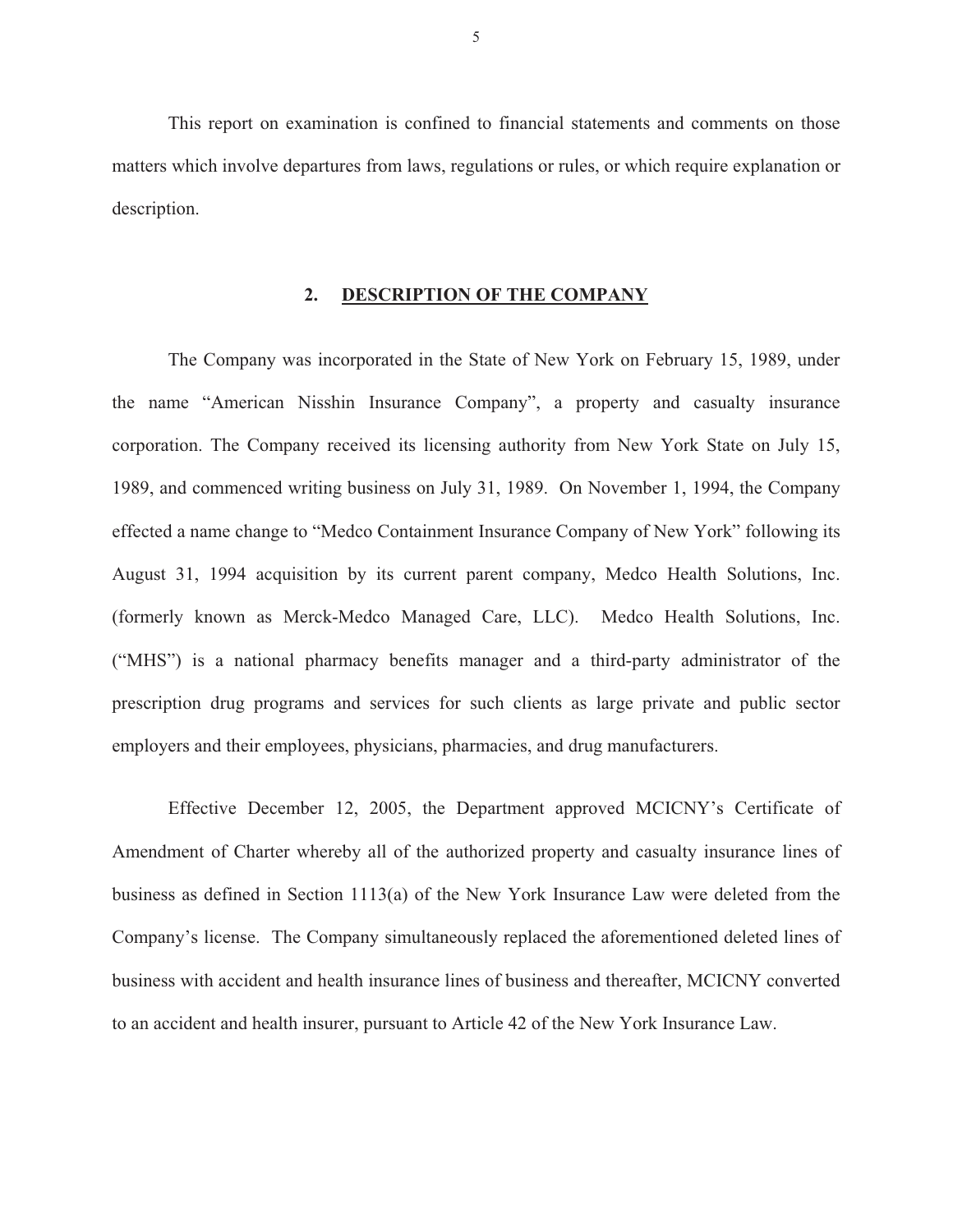On July 21, 2011, subsequent to the examination date, MHS announced an agreement with Express Scripts, Inc., whereby Express Scripts, Inc. agreed to buy MHS for \$29.1 billion in cash and stock. The Department approved the acquisition, effective March 9, 2012, while the Federal Trade Commission approved the acquisition on April 2, 2012.

MCICNY is required to maintain a total of \$200,000 of minimum paid-in capital based upon the line of business it is authorized to transact, as set forth in Section 1113(a) of the New York Insurance Law. The Company reported, as of December 31, 2010, total paid-in capital of \$1,000,000, comprised of one million outstanding issued common shares at \$1 par value per share.

When MCICNY submitted its 2009 and 2010 Medicare bids to the Centers for Medicare and Medicaid Services ("CMS"), it utilized insufficient experience in establishing the amount of premiums it would need to support the business. As a result, CMS required the Company to obtain additional contributions, and as such, a \$30 million cash infusion from MHS was made. This paid-in surplus contribution was approved by the Department on June 28, 2010. The Company reported total capital and surplus in the amount of \$40,373,678 as of December 31, 2010.

The Company's Risk Based Capital as of December 31, 2010 was 3,114%, up from 1,092% in 2009. This change was primarily due to the \$30,000,000 paid-in surplus contribution mentioned above, made on June 28, 2010. In each of the years under examination, the Risk Based Capital ratio was maintained at a "No Action Level".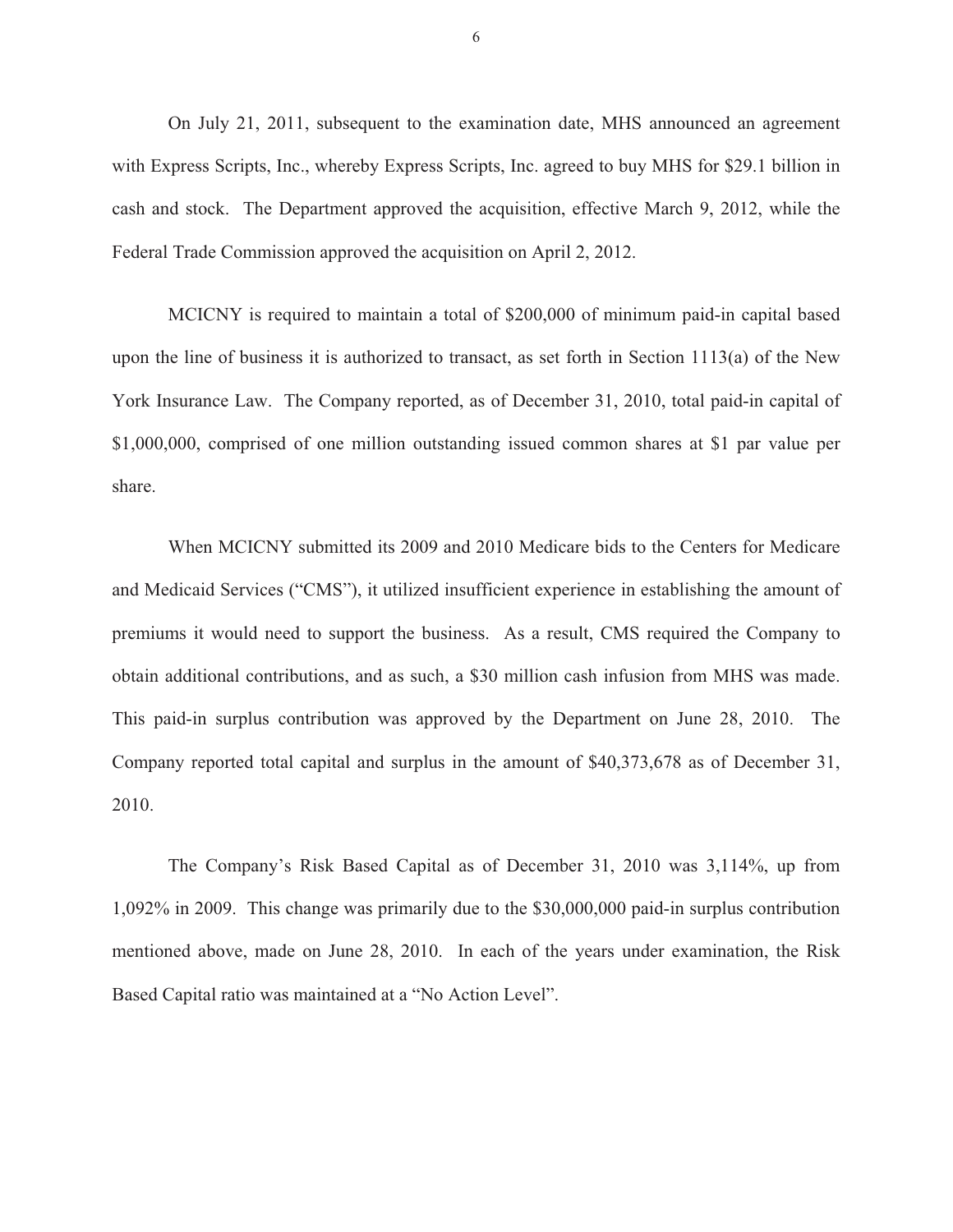# A. Management and Controls

Pursuant to the Company's charter and by-laws, management of the Company is to be vested in a Board of Directors ("BOD") consisting of not less than fourteen members.

The following fourteen (14) individuals served on the Company's Board of Directors as of December 31, 2010:

| Name and Residence        | <b>Principal Business Affiliation</b>           |
|---------------------------|-------------------------------------------------|
| Gabriel R. Cappucci       | Vice-President,                                 |
| Chatham, NJ               | Medco Containment Insurance Company of New York |
| Mary T. Daschner          | Vice-President and Counsel,                     |
| Minneapolis, MN           | Medco Health Solutions, Inc.                    |
| Paul E. Dellorusso        | Vice-President/Secretary,                       |
| Glen Ridge, NJ            | Medco Containment Insurance Company of New York |
| Sarina DosSantos          | Vice-President/Associate Controller,            |
| Denville, NJ              | Medco Containment Insurance Company of New York |
| Peter Gaylord             | Senior Vice-President Retiree Solutions,        |
| New York, NY              | Medco Health Solutions, Inc.                    |
| Jayne Kasarda             | Vice-President/Retiree Solutions,               |
| Chatham, NJ               | Medco Health Solutions, Inc.                    |
| Lori Beth Marino          | Senior Director of Insurance / Risk Management, |
| West Orange, NJ           | Medco Health Solutions, Inc.                    |
| <b>Constantine Milcos</b> | Senior Vice-President and Treasurer,            |
| Ramsey, NJ                | Medco Containment Insurance Company of New York |
| Richard J. Rubino         | President,                                      |
| Oakland, NJ               | Medco Containment Insurance Company of New York |
| James Schalago            | Director Medicare Insurance,                    |
| Bloomingdale, NJ          | Medco Health Solutions, Inc.                    |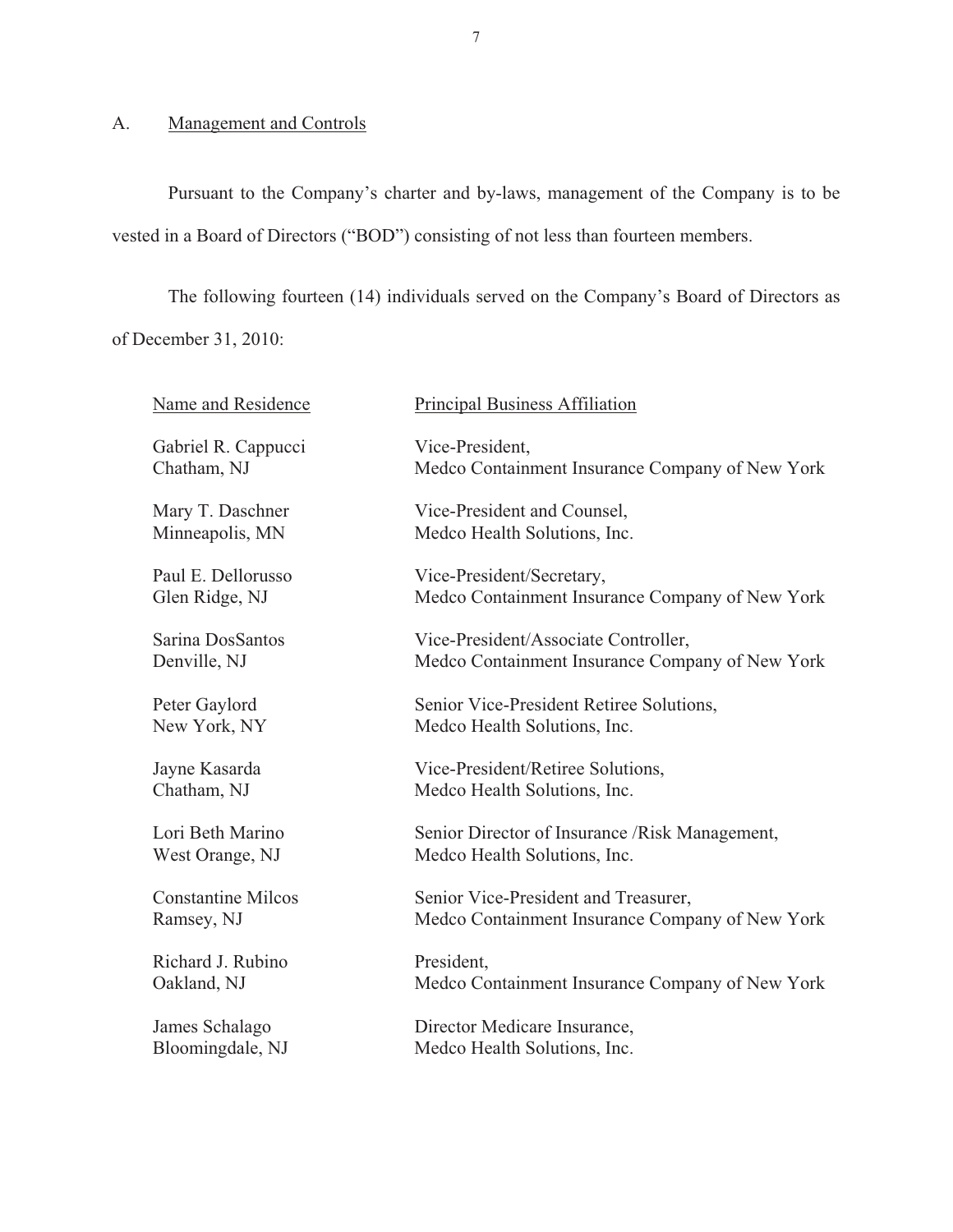| Name and Residence | Principal Business Affiliation                  |
|--------------------|-------------------------------------------------|
| Robert M. Shannon  | Vice-President and Treasurer,                   |
| Harrison, NY       | Medco Health Solutions, Inc.                    |
| Corlette V. Trim   | Vice-President,                                 |
| Franklin Lakes, NJ | Medco Containment Insurance Company of New York |
| Daniel C. Walden   | Vice-President/Assistant Secretary,             |
| New Rochelle, NY   | Medco Containment Insurance Company of New York |
| Stephen E. Wogen   | Senior Vice-President/Part D Solutions,         |
| Towaco, NJ         | Medco Health Solutions, Inc.                    |

A review of the BOD's meeting minutes revealed that the board met four (4) times each year. All of the board's meetings were generally well attended by the directors with all board members participating in at least one-half of the meetings they were eligible to attend. It was noted, however, that the BOD's meeting minutes lacked meaningful content in that they did not include substantive details or contain a summary of the issues that were discussed during the meetings.

It is recommended that MCICNY include a detailed summary of the topics and issues that were discussed within the minutes of its board meetings.

MCICNY's by-laws provide the board with the authority to establish committees as it deems appropriate. The board has three (3) committees: Executive Medicare Part D Committee, Executive Finance Committee, and Executive New Business Committee. The committee charters require that the committees meet at least four (4) times annually. The Company was unable to provide documentation that the meetings were held, including an inability to provide meeting

8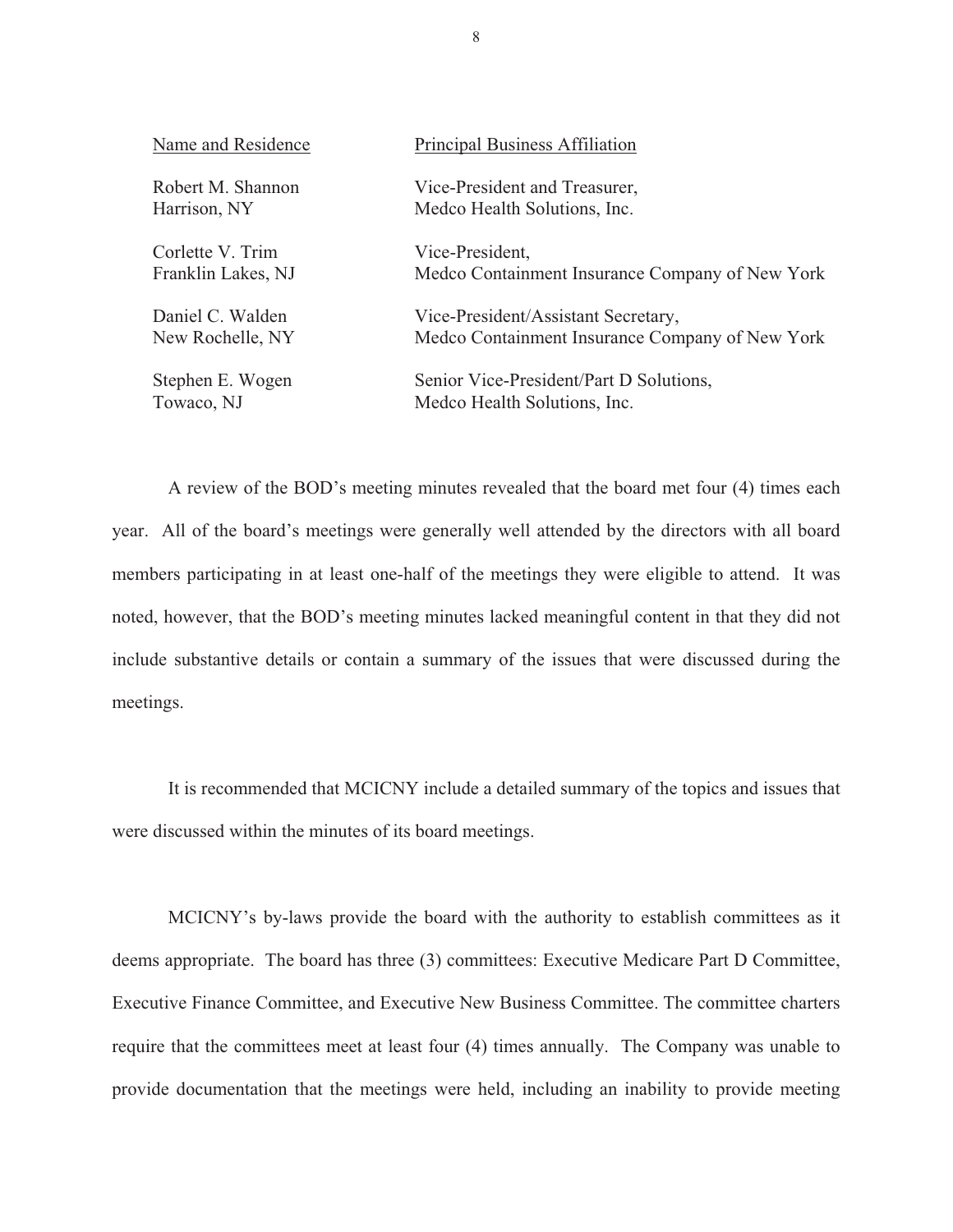minutes for these committees. Such minutes are critical to ensure that a record of meeting discussion items is maintained and that appropriate corporate governance is being conducted.

It is recommended that the Company maintain documentation that committee meetings were held, including minutes for all of its Board of Director's committee meetings.

The following individuals were the principal officers of the Company as of December 31, 2010:

Name Title

Richard James Rubino President

Constantine Milcos Vice-President and Treasurer Paul Dellorusso Vice-President and Secretary

#### B. Conflict of Interest Policy

Policy Statement Four of the Company's Statement of Policy on Conflicts of Interest states the following:

> *"No Director, officer or employee shall divulge to others confidential company information, or use such information for personal profit."*

The examiner reviewed the signed Board of Directors' Conflict of Interest Statements for

the examination period. It was noted that none of the signed director statements included Policy

Statement Four of the Statement of Policy on Conflicts of Interest.

It is recommended that the Company require its directors and officers to affirm to Policy

Statement Four when signing their Conflict of Interest Statements.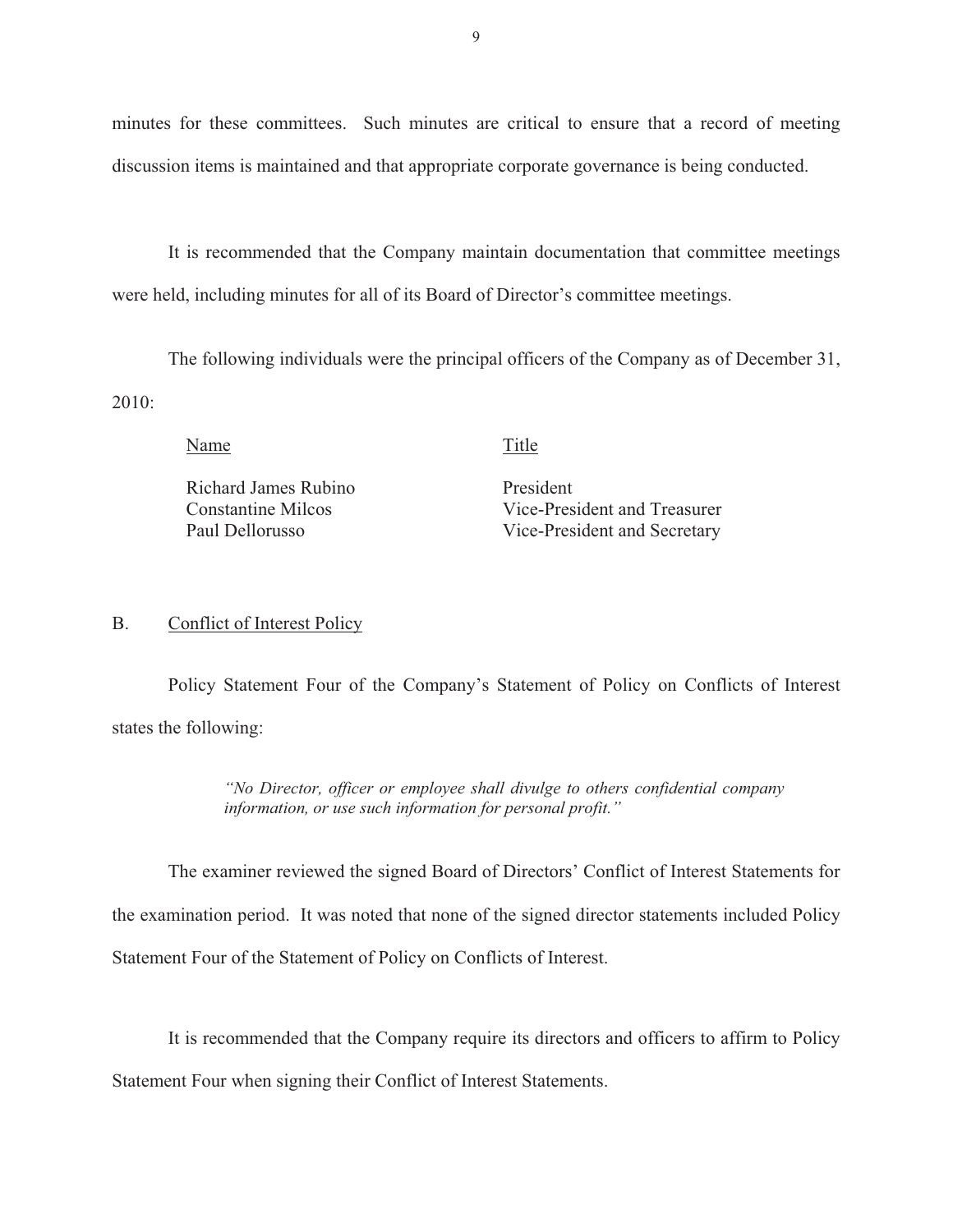<span id="page-11-0"></span>In a request for a list of employee-relatives within the Company, the Company responded that they do not maintain such a list. Nor does the Company evaluate the duties or positions of employee-relatives for conflicts of interest.

It is recommended as a good business practice, that the Company maintain a list of employee-relatives employed within the Company. The list should include the position of each employee-relative, start dates, job description, and the results of a Compliance Department review.

#### C. Corporate Governance

The Company's Parent, Medco Health Solutions, Inc., is a publicly traded, diversified healthcare company that is subject to the Sarbanes-Oxley Act of 2002. Internal Audit and Enterprise Risk Management ("ERM") services for the Company are provided by MHS. Unless otherwise noted below, references to Medco Health Solutions, Inc. are applicable to the Company as well.

MHS has adopted an ERM framework for proactively addressing and mitigating risks, including prospective business risks. Exhibit M of the Handbook (*Understanding the Corporate Governance Structure*) was utilized by the examiner as guidance for assessing Corporate Governance. Although some issues exist, as detailed later in this report, it was determined that overall, the Company's Corporate Governance structure is adequate, sets an appropriate "tone at the top", supports a proactive approach to operational risk management, and contributes to an effective system of internal controls. It was concluded that Medco Health Solutions, Inc.'s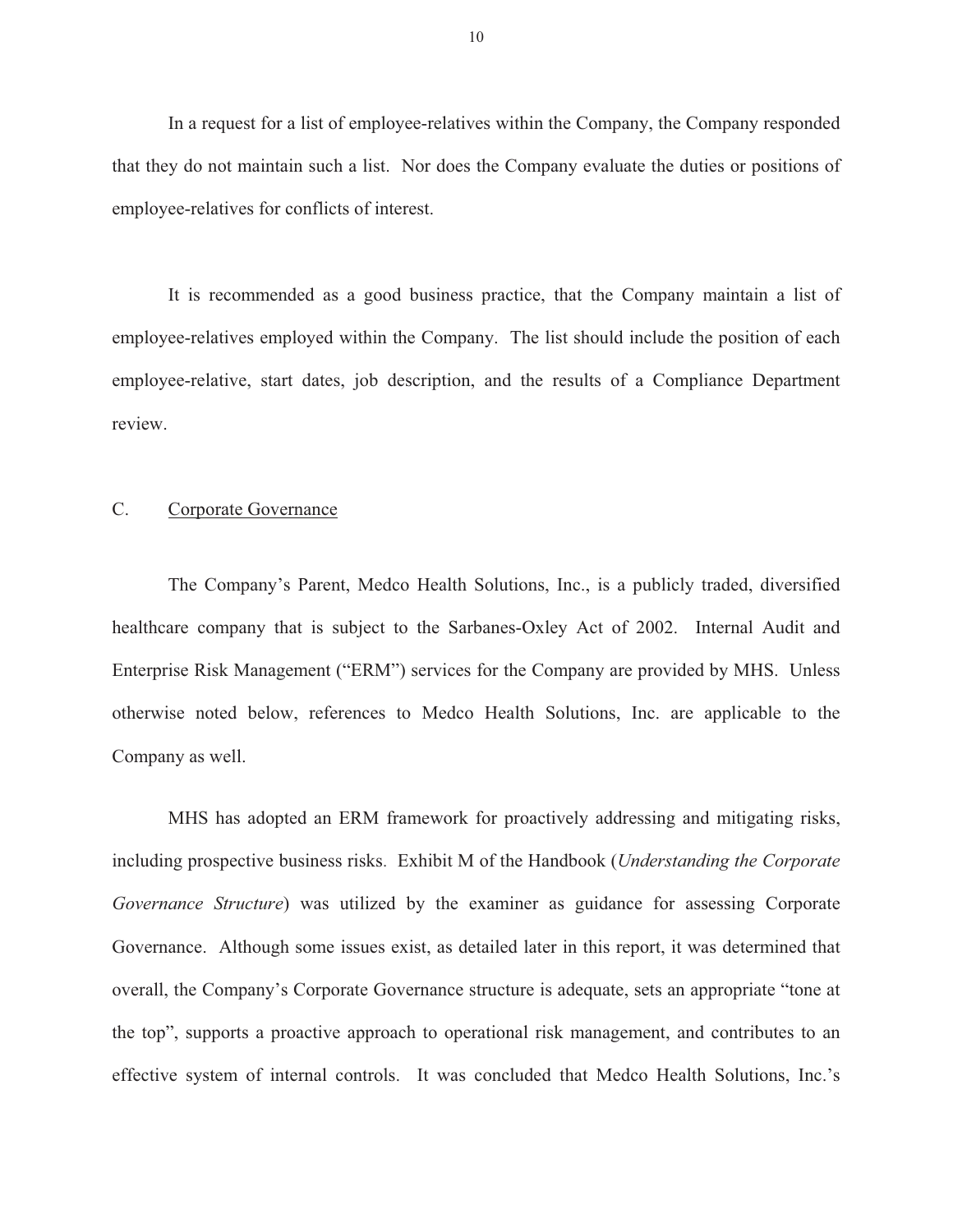Board of Directors and key executives encourage integrity and ethical behavior throughout the organization and that senior management promotes a corporate culture that acknowledges, understands and maintains an effective control environment.

MHS management has an adequate approach to identifying and mitigating risks across the organization, including prospective business risks. MHS deals proactively with its areas of risk. Management is knowledgeable about risk mitigation strategies. Through risk discussions and other measures, MHS management reviews significant issues and reacts to changes in the environment with a commitment to address risk factors and manage the business accordingly.

MHS has established an Internal Audit Department ("IAD") function, independent of management, to serve MHS and its subsidiaries.

The IAD assists all levels of management by reviewing and testing financial and operational controls and processes established by management to ensure compliance with laws, regulations and MHS policies. The scope of the IAD program is coordinated with PwC, MHS' independent certified public accountant, to ensure audit coverage and efficiency.

During the course of this examination, consideration was given to the significance and potential impact of certain IAD findings. To the extent possible, the examiner relied upon work performed by the IAD, as recommended by the NAIC Handbook.

The examiner noted the following reportable items related to Corporate Governance, IAD and ERM:

During the examination, the Company was requested by the examiner to supply a list of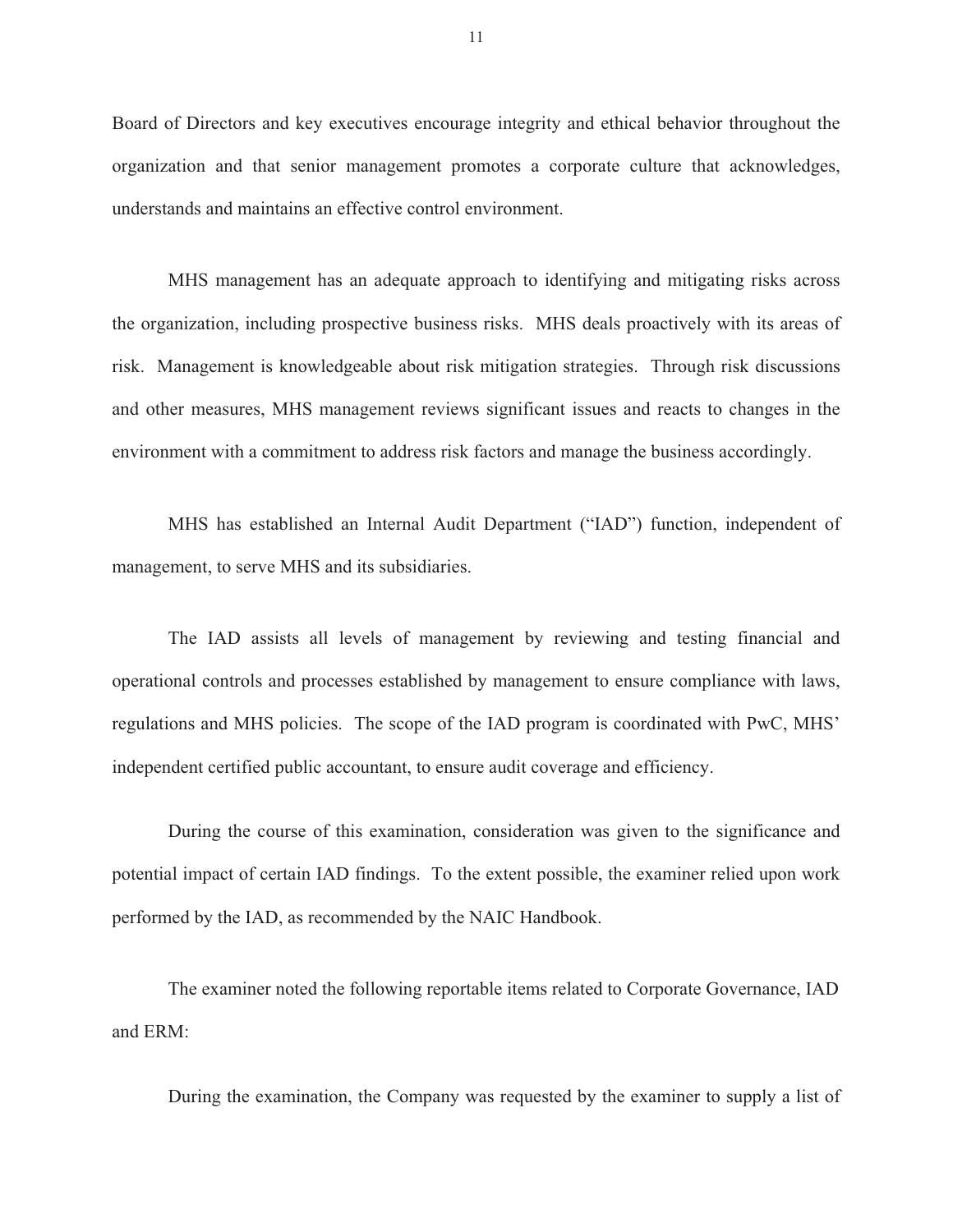<span id="page-13-0"></span>the Internal Audit reports that had been prepared during the examination period. Several of the report titles that were provided were labeled as "privileged and confidential" with no further information granted. While the Company has a right to withhold certain documents as "privileged and confidential", it is generally the Department's position that only legal advice can be withheld in this manner and that legal advice can only be prepared by a licensed attorney. In order to understand how the reports could be deemed as legal advice, the examiner requested a brief description of the reports in question. The requested description of reports was not provided to the examiner by the Company.

After repeated attempts to resolve the issue, the Company continued to resist providing any information to the Department's examiners to support their contention, instead simply repeating that the work was performed by the Internal Audit Department at the behest of the Company's General Counsel and that the work therefore qualified as legal advice.

It is recommended that the Company cease the practice of withholding evidence that may support a conclusion that withheld documents are "Privileged and Confidential" and thus will not be provided to the examiners.

#### D. Enterprise Risk Management

MHS' ERM function was reviewed as part of the examiner's assessment of the overall Corporate Governance environment. MHS uses the Internal Audit Department to perform ERM management for the Company and the Director of the IAD operates in the lead role. The expertise of the remainder of the IAD staff is also leveraged in risk management and in establishing internal controls.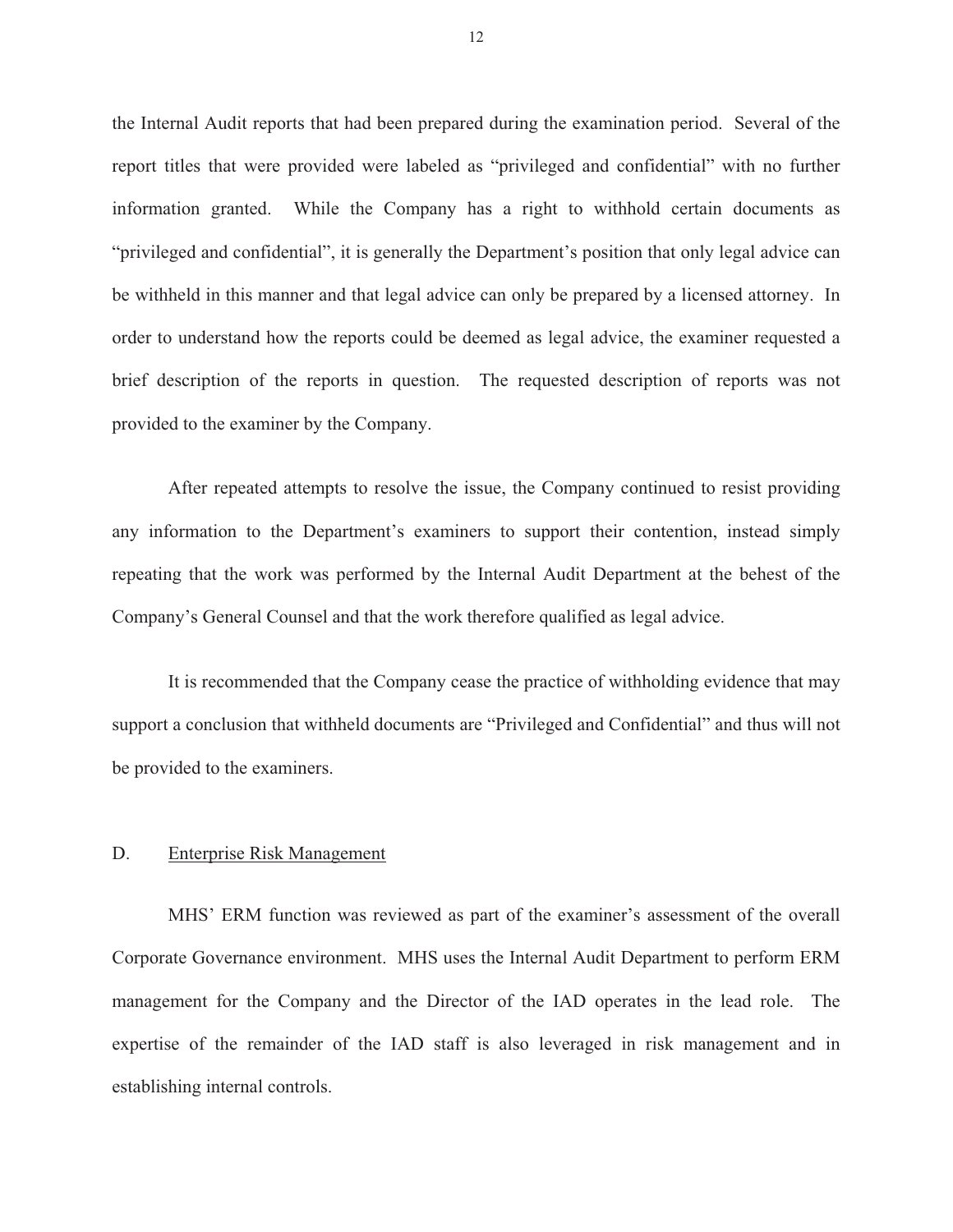The examiner noted that the Internal Audit Department performed the following functions in its role as a consultant for ERM:

- Provided advice, facilitated workshops, coached the organization on risk and control and promoted the development of a common language and framework for ERM understanding;
- Performed as the central point for coordinating, monitoring, and reporting on risks;
- Supported managers as they worked to identify the best way to mitigate risks; and
- Made tools and techniques used by the IAD available to management to facilitate their analysis of risks and controls.

Since establishing its formal ERM office in April 2008, MHS management's risk maturity has increased and management has become more embedded in the operations of the business and its risks. Since Internal Audit is responsible for auditing the results of its own work, which can lead to a conflict of interest, it seems prudent for MHS to consider reducing IAD's role in championing ERM, and consider utilizing the services of an independent risk management specialist.

It is recommended that MHS management re-evaluate the current state of the ERM function and consider the following process improvements:

- It is recommended that MHS revisit its Internal Audit Department's roles and responsibilities, being mindful of its involvement in the ERM process, including facilitation roles. There should be a clear distinction between a facilitation role and the perception of "owning" parts of the ERM process and related documentation, since facilitation roles may be misconceived as management roles. In revisiting the ERM function and the primary responsibilities associated with ERM, it should be clear that management owns the entire risk management process, as well as the related supporting documentation. In short, management has ultimate accountability and responsibility for risk management, not the IAD.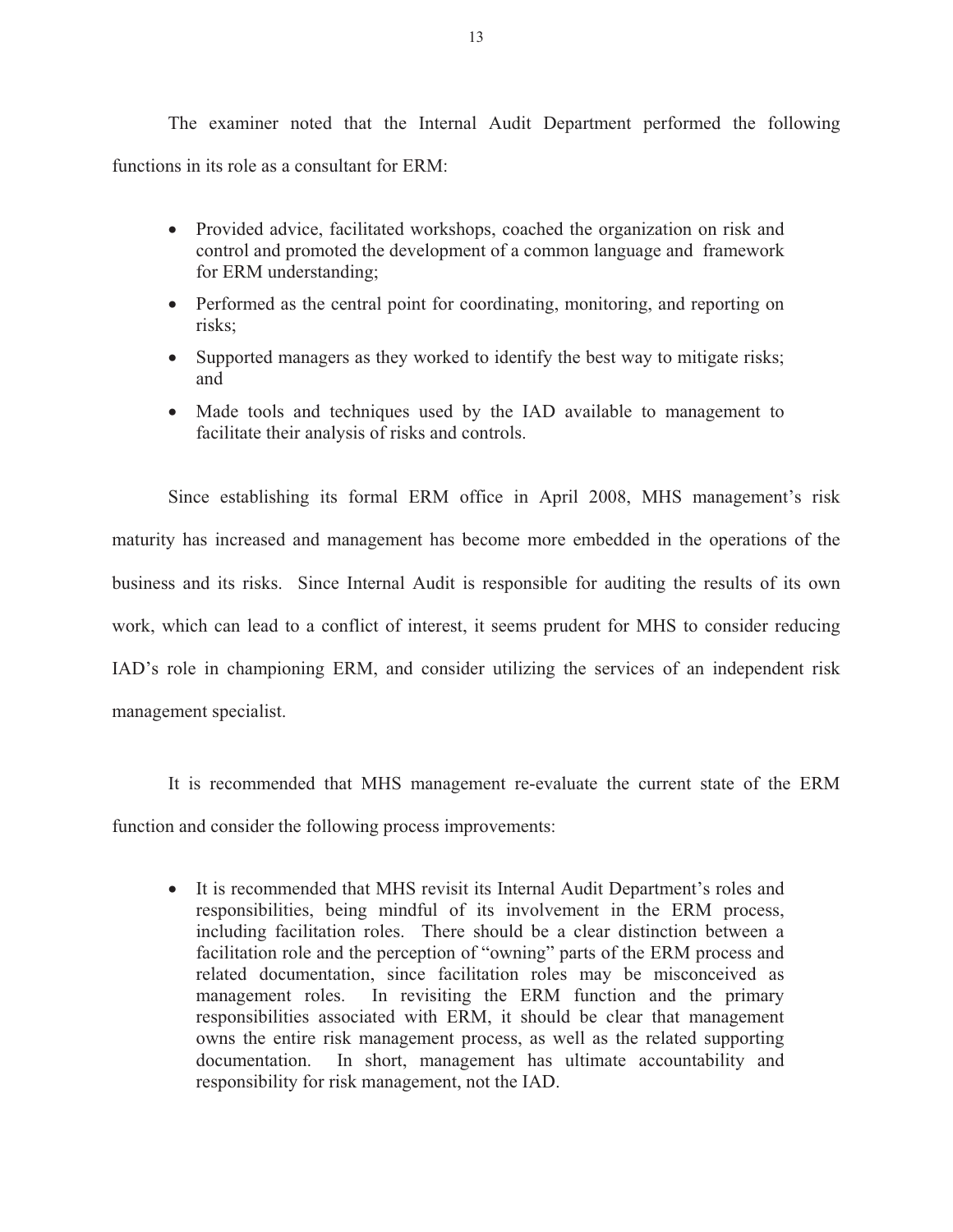- <span id="page-15-0"></span>- It is recommended that MHS establish a Chief Risk Officer ("CRO") position, or designate someone with overall accountability for the ERM function (e.g., a Director of ERM). The CRO/Director of ERM would report directly to the Senior Risk Management Committee, which reports ERM information to the MHS Board of Directors. Additionally, MHS should consider reorganizing the ERM business segment leads so that they report to a CRO/Director of ERM.
- It is recommended that MHS establish a clear strategy and timeline for the migration of the responsibility and the substantial involvement of the IAD risk experts to a CRO/Director of ERM.

#### E. Internal Audit

The Vice-President of Corporate Audit ("VPCA") reports to the Audit Committee ("AC") functionally and reports to the Chief Financial Officer ("CFO") administratively. A review of the VPCA's performance evaluation revealed that the CFO has responsibility to comment on, as well as to sign the VPCA's performance evaluation. The Company stated that the CFO is to acquire input for the VPCA's evaluation from the Audit Committee. This is clearly mentioned within the AC Charter. The examiner was also advised that the VCPA's compensation and salary are determined by the CFO and reviewed by the Audit Committee. However, the Company was not able to provide any documentation of the input, review and/or approval from the AC. Furthermore, no documentation of the AC's review and approval of the compensation and salary as determined by the CFO was provided.

From a corporate governance perspective, the responsibilities and performance of the individual who manages Internal Audit should be directed by the Audit Committee to ensure independence from Senior Management.

Per guidance from the Information Systems Audit and Control Association ("ISACA"):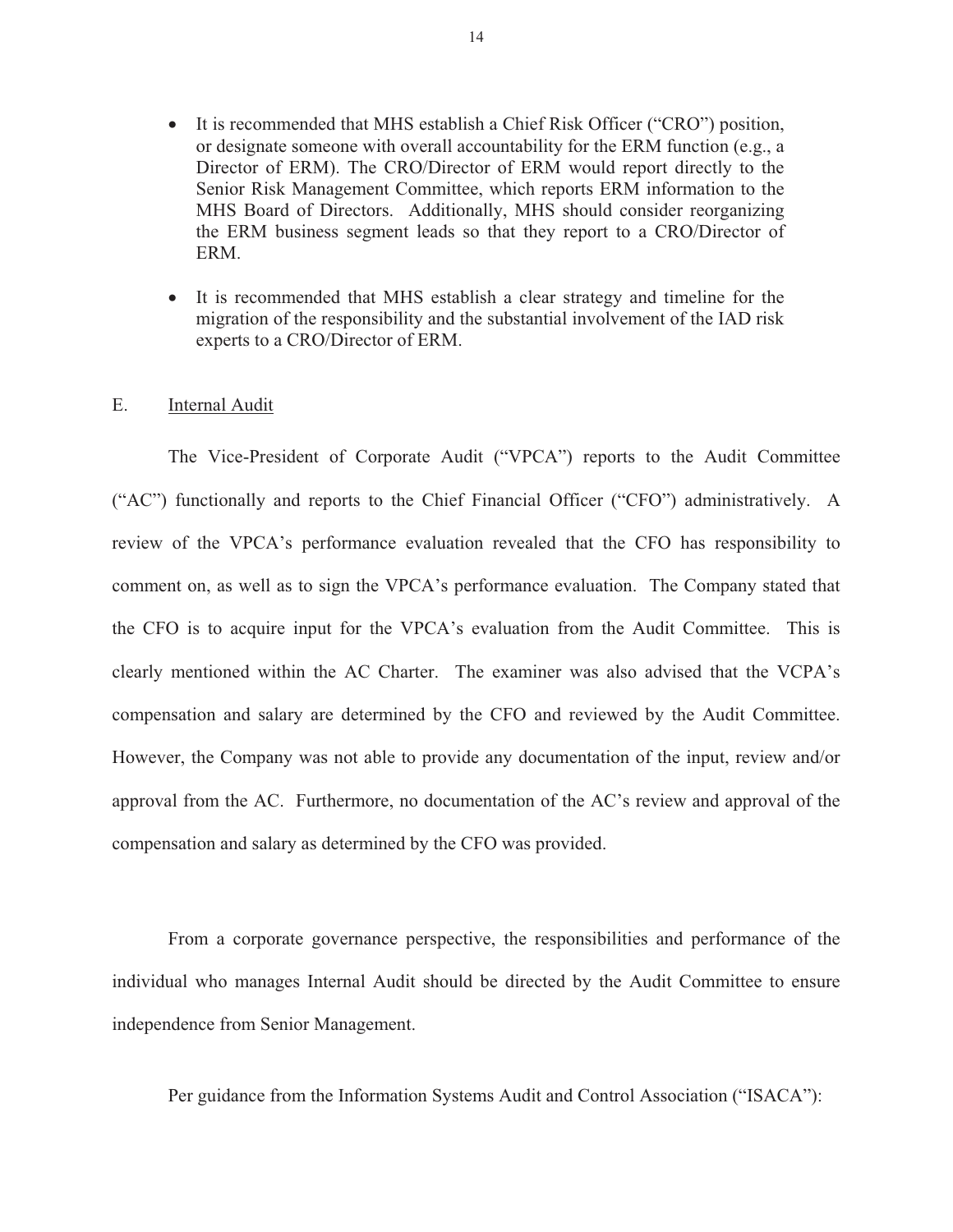audit function that can add value to the organization. The [internal] audit *"Audit independence is a critical component if a business wishes to have an report and opinion must be free of any bias or influence if the integrity of the audit process is to be valued and recognized for its contribution to the organization's goals and objectives."* 

This position is supported throughout the audit industry, including specific guidance from

organizations such as the American Institute of Certified Public Accountants ("AICPA") and the

Institute of Internal Auditors ("IIA"). Per the IIA website:

*"The internal auditor occupies a unique position, he or she is employed by management but is also expected to review the conduct of management which can create significant tension since the internal auditor's independence from management is necessary for the auditor to objectively assess the management's action, but the internal auditor's dependence on management for employment is very clear. To maintain objectivity, internal auditors should have no personal or professional involvement with or allegiance to the area being audited; and should maintain an un-biased and impartial mindset in regard to all engagements."* 

When presented with this conclusion, the Company provided industry support for a reporting structure under which Internal Audit reports to the Chief Executive Officer. In this case, however, the CEO for MCICNY also serves as the Chief Financial Officer for MCICNY's Parent and affiliates. As a result, the industry support does not fit the structure as described.

It is recommended that the Vice-President of Corporate Audit report directly to the Audit Committee on audit matters.

It is recommended that the salary and performance evaluation of the Vice-President of Corporate Audit become the full responsibility of the Audit Committee.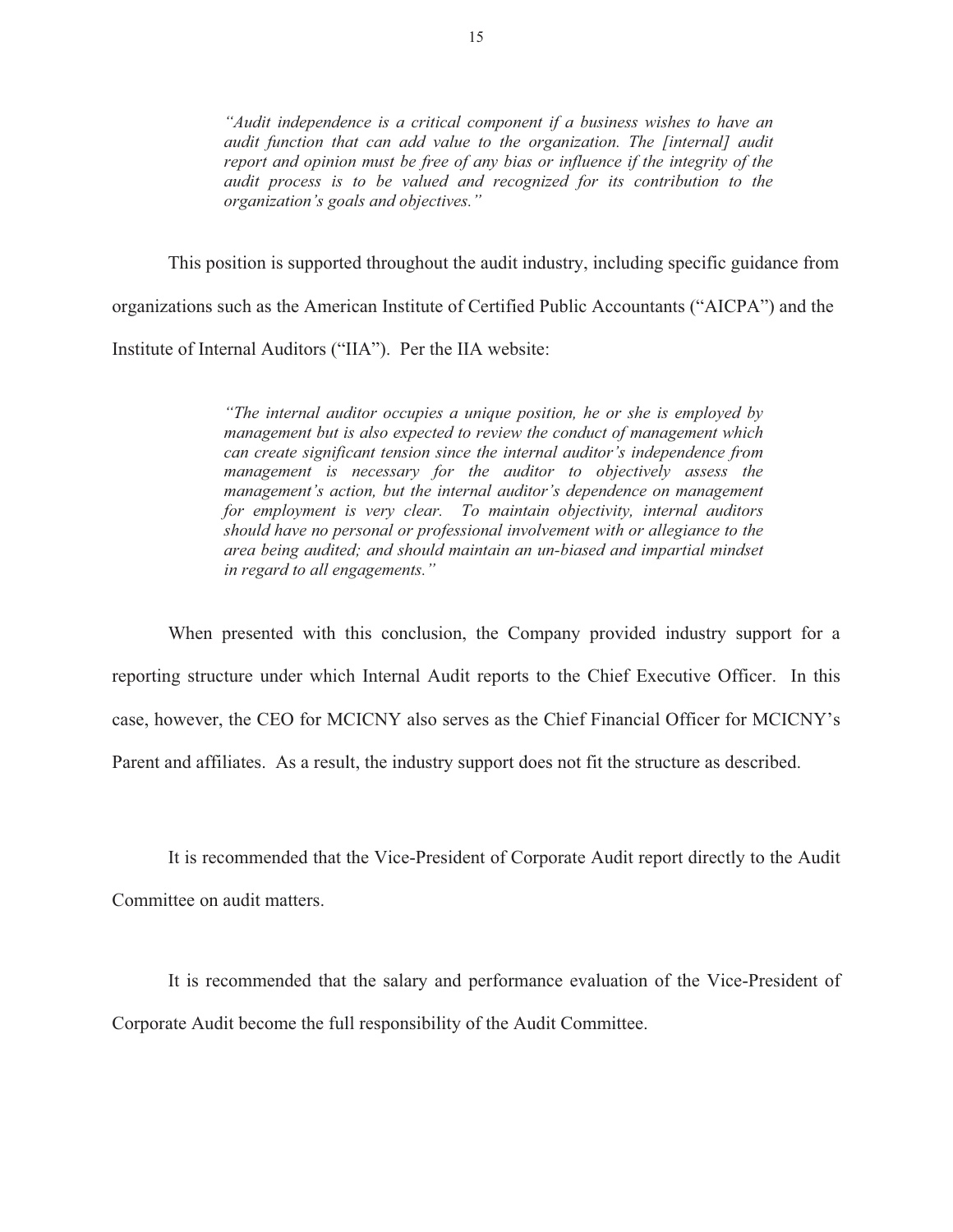<span id="page-17-0"></span>It is recommended that, on a going forward basis, the Company include within the minutes of the Audit Committee meetings, documentation to support the Audit Committee's review of the Vice-President of Corporate Audit's performance with compensation being explicitly stated.

It is recommended that the Company revise the Internal Audit and Audit Committee charters to clearly reflect the Audit Committee as Internal Audit's primary report and to provide the AC with full responsibility for the evaluation and salary of the IA director.

#### F. Remediation Plan Procedures

When an Internal Audit is performed, findings are presented to the appropriate manager so the item can be remediated and closed. As part of that process, the Audit Committee requires Internal Audit to conduct Quarterly Implementation Status Updates for all audit findings until they have been resolved.

In order to examine this process and to establish whether the Company was actively monitoring actions taken to close Internal Audit findings, the examiner selected multiple Internal Audit recommendations and requested the Quarterly Implementation Status Updates for those items. The following was noted:

- The Company was not able to show that remediation plans had been evaluated by Internal Audit.
- The Company was not able to provide support for having consistently conducted the quarterly implementation updates.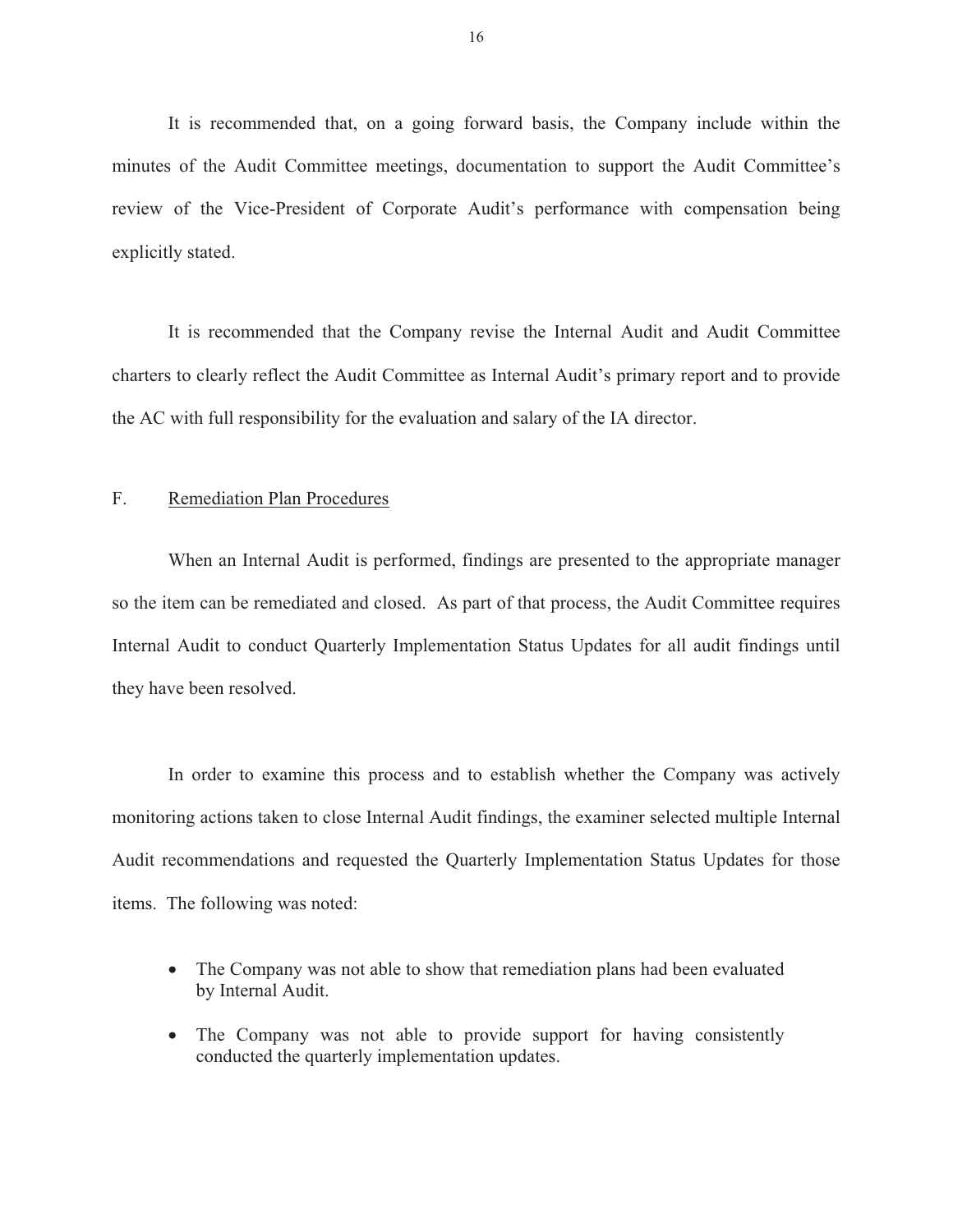- Where items had been marked by a Manager as closed, the Company was unable to provide support to show that the item had in fact been remediated.
- In no case reviewed was the Company able to explain why, or show how, it had responded when items were not closed within the period specified.

It is noted that some of the above weaknesses identified by the examiner were deemed to be significant. It should also be noted that in certain cases, the Company's inability to document the remediation did not permit a conclusion that such remediation did not, in fact, occur.

It is recommended that the Company adhere to its own written procedures for tracking the Implementation Status Updates for the audit findings.

audit issues. It is recommended that the Company maintain records/documentation of the Audit Director's evaluation of the clients' responses; the Director's assertion that actions taken on any audit finding remedy the underlying conditions; and the Director's summary reports given to the Audit Executive Director and Vice-President of Corporate Audit on the overall status of open

It is recommended that the Company document that it has followed-up with business owners with respect to the mitigation of risks until such risks are mitigated.

It is recommended that the Company maintain accurate and detailed records of the implementation progress and of the remediation that occurs after an audit.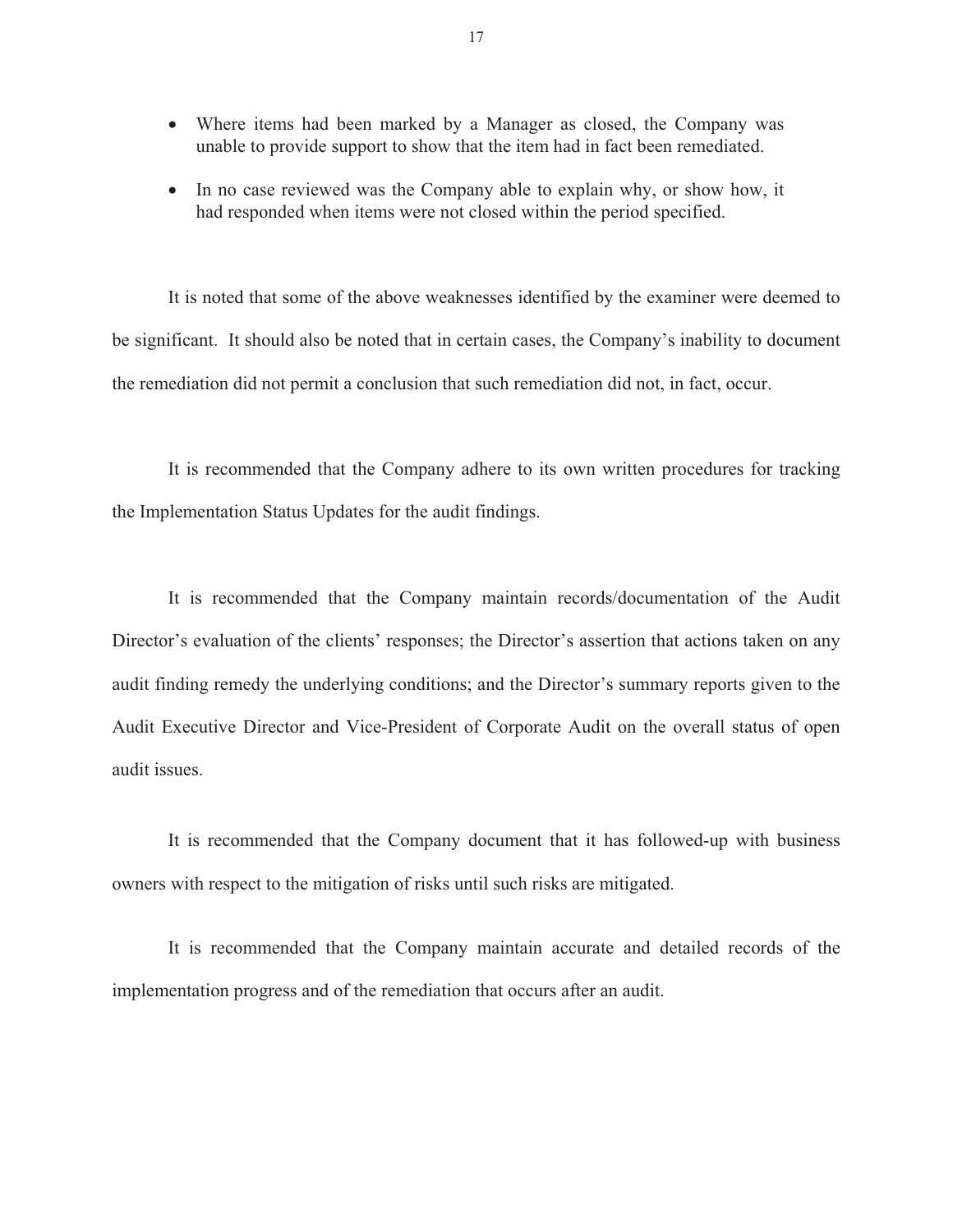#### G. Territory and Plan of Operation

As of December 31, 2010, the Company was licensed to transact accident and health insurance as set forth in Section 1113(a)(3)(i) of the New York Insurance Law.

As of December 31, 2010, the Company was licensed only in the State of New York.

MCICNY reported total direct written premiums of \$131,700,322 during the examination period as per the following schedule:

| Year  | Premiums Written |
|-------|------------------|
| 2007  | 1,961,004<br>S   |
| 2008  | 21,029,682       |
| 2009  | 48,775,668       |
| 2010  | 59,933,968       |
| Total | .700.322         |

As of January 2006, the Company began writing a fully insured prescription drug plan under the Medicare Part D Prescription Drug program. Prior to its entry into this market, MCICNY had written a small amount of aggregate stop-loss coverage which was marketed to large commercial business groups relative to prescription drug business written by MHS. This stop-loss coverage constituted all of the Company's writings for 2004 and 2005. There was no stop-loss coverage in force during the examination period.

### H. Holding Company System

The Company is a 100% controlled subsidiary of MHS, a Delaware-incorporated and publicly traded corporation. Previously a controlled subsidiary of Merck & Co., Inc, ("Merck"),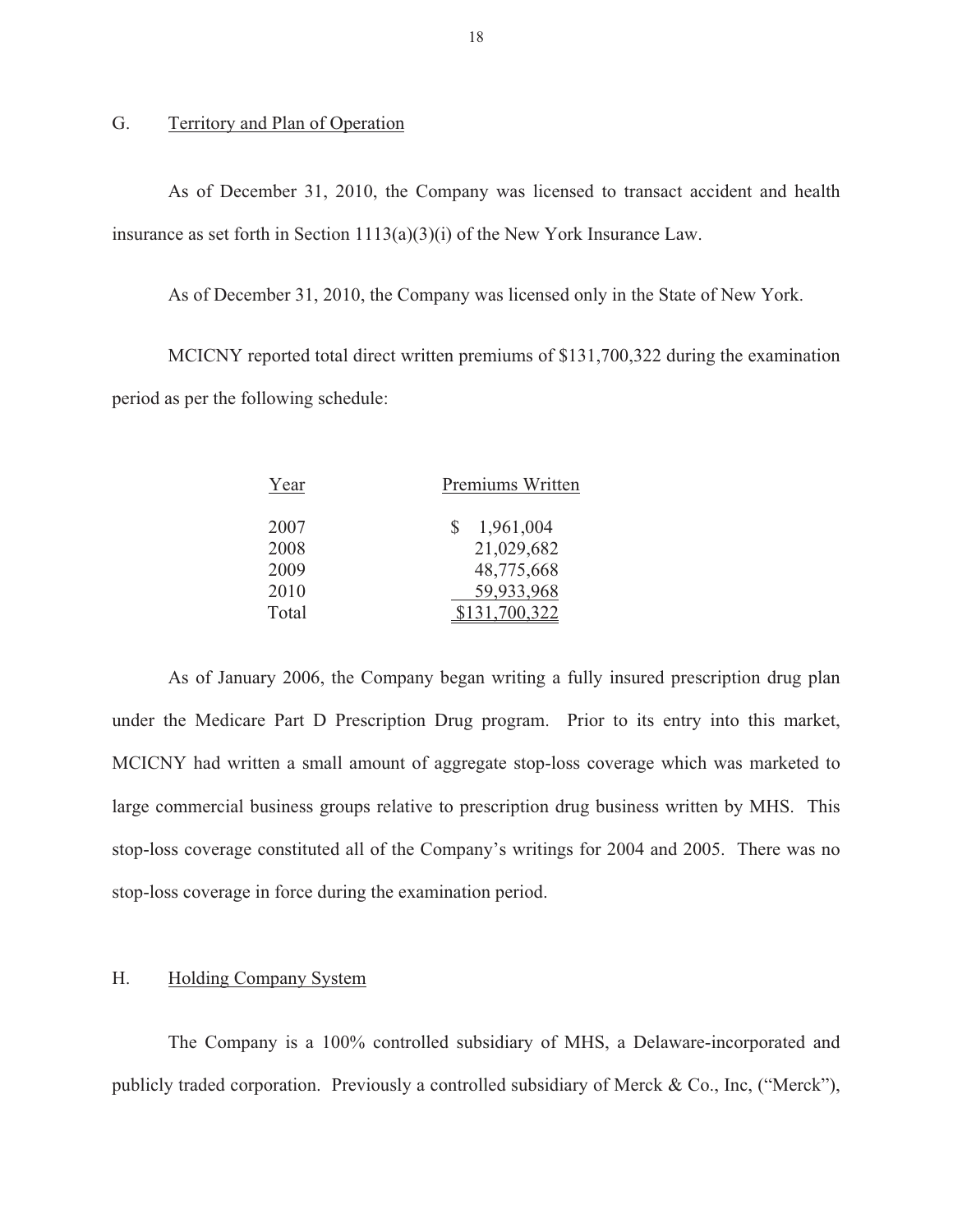MHS (formerly named Merck-Medco Managed Care, LLC) was spun off from Merck in August 2003. All of the outstanding shares of MHS were distributed to Merck's shareholders. As a result of the spin-off, MHS became the ultimate controlling entity of the surviving holding company system, which currently includes MCICNY.

The following chart illustrates the holding company system of the Company and its affiliates as of December 31, 2010:



**\*\*** No one individual or entity held interest of ten percent or more of the ultimate parent company, Medco Health Solutions, Inc., as of December 31, 2010.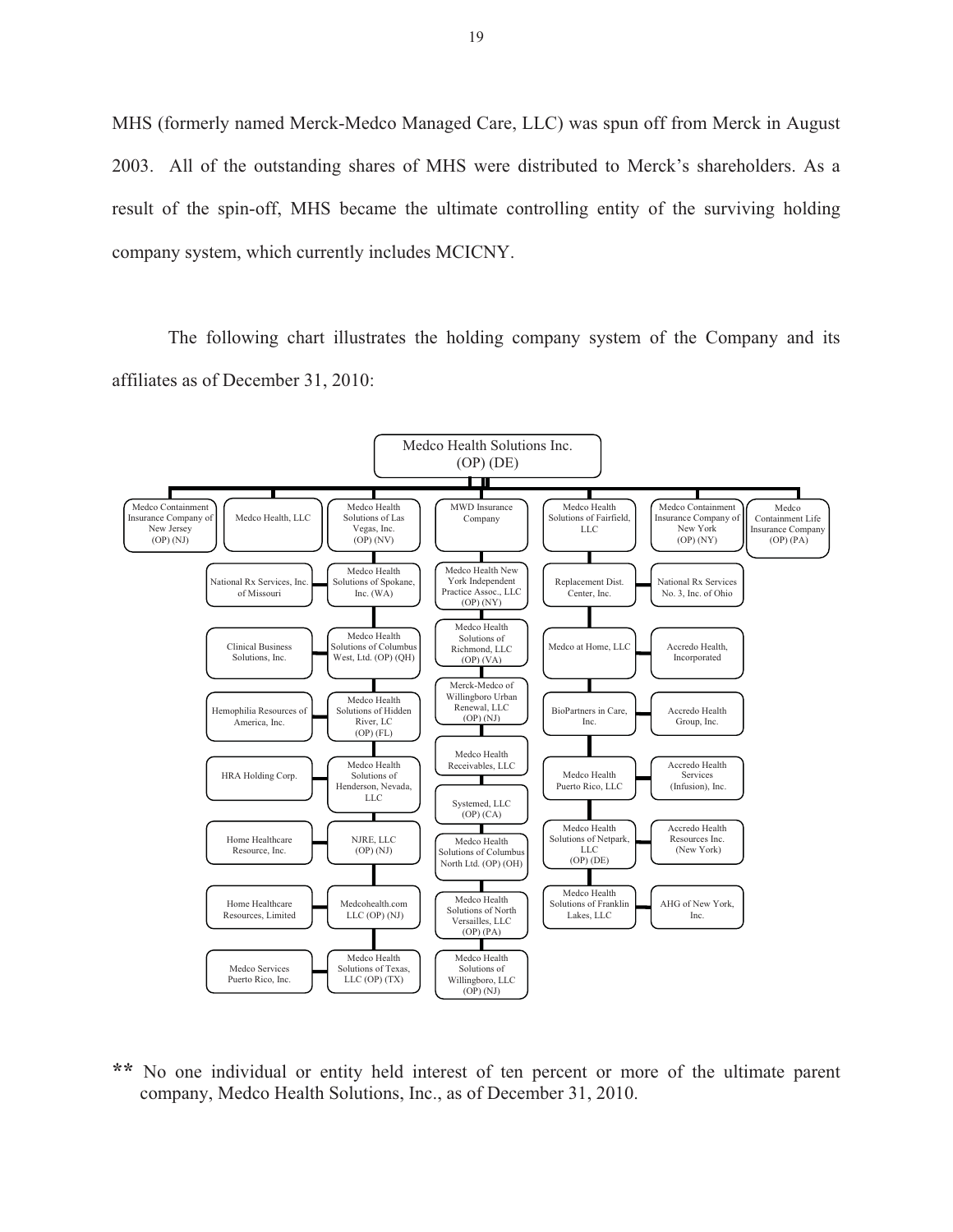Section 1505(d)(3) of the New York Insurance Law states in part:

"(d) The following transactions between a domestic controlled insurer and any person in its holding company system may not be entered into unless the insurer has notified the superintendent in writing of its intention to enter into any such transaction at least thirty days prior thereto, or such shorter period as he may permit, and he has not disapproved it within such period: …

(3) rendering of services on a regular and systematic basis…"

The following inter-company agreements were in effect between the Company and MHS,

as of December 31, 2010:

### **Service Agreement effective August 31, 1994 and as amended by addendum, dated April 16, 1998**

The captioned agreement calls for MHS to provide the Company with accounting, underwriting, claims and investment services. On June 26, 2007, the Department approved an amendment to this agreement. Such amendment included the following additional provisions: (i) MHS is to provide the Company with management and administrative services, including all personnel, necessary for the management of the operations and services of MCICNY and the implementation of the Company's policies; and (ii) the Company is to maintain its accounts and records in Franklin Lakes, New Jersey.

#### **Tax Sharing Agreement with Medco Health Solutions, Inc., dated March 10, 2004**

The captioned agreement, which was approved by the Department, states that the Company is to be included in MHS' consolidated Federal income tax return and consolidated state income tax returns.

The Department issued a non-objection letter to the Company on March 4, 2004, relative to this agreement.

### **Integrated Medicare Part D Prescription Drug Program Master Agreement with Medco Health Solutions, Inc., dated June 6, 2005 (Master Drug Program Agreement)**

This agreement provides for MCICNY to retain MHS and its subsidiaries, which hold TPA licenses in certain states, to provide a Medicare Prescription Drug Program including, but not limited to, retail pharmacy, mail order pharmacy, and specialty drug pharmacy services for eligible persons, point-of-care, physician office communications and cost containment initiatives developed and implemented by MHS. Such cost containment initiatives may include communications with prescribers, patients and/or participating pharmacies, and financial incentives to participating pharmacies for their participation in such initiatives.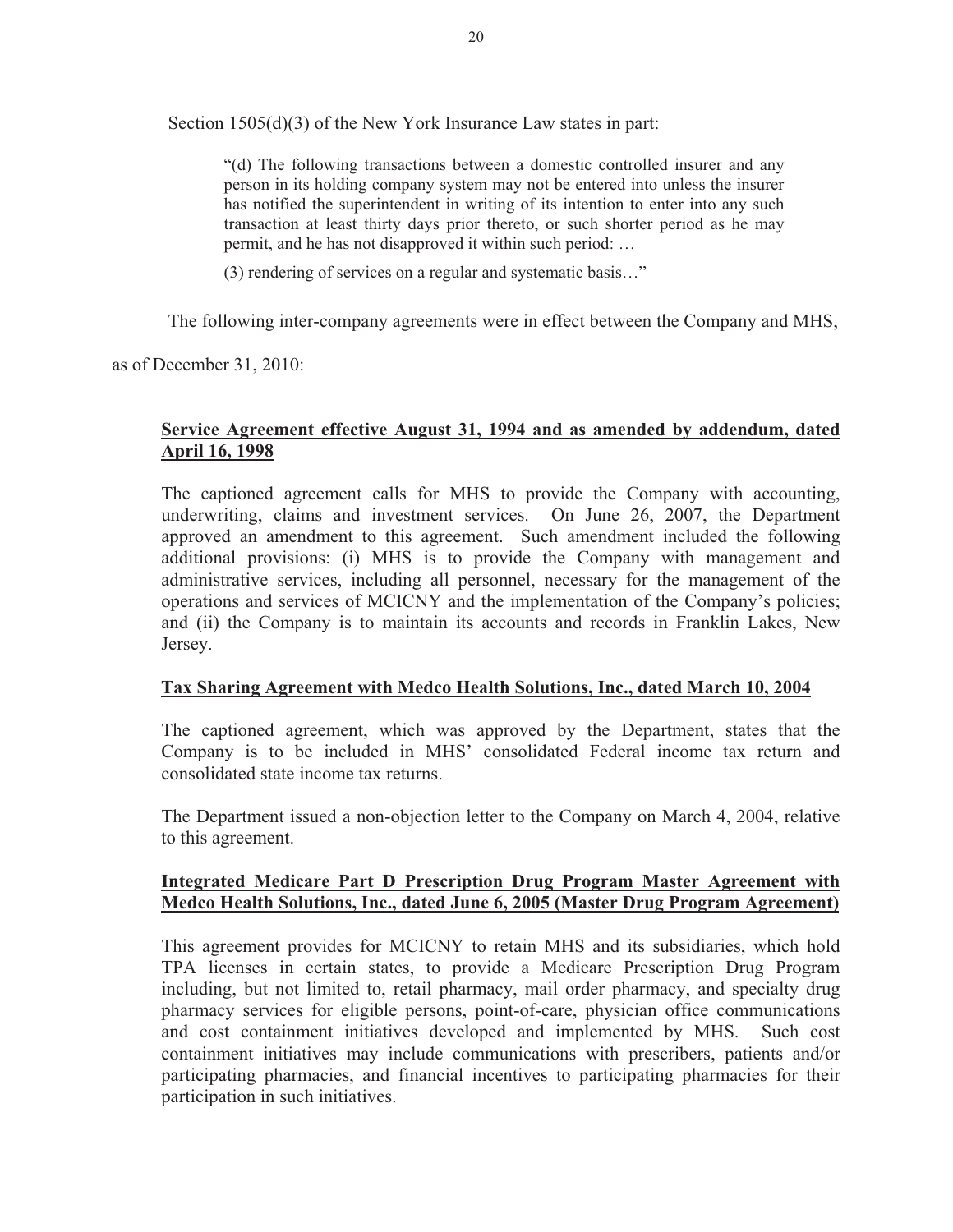The Company failed to file the Master Drug Program Agreement with the Department, in violation of Section 1505(d)(3) of the New York Insurance Law.

It is recommended that the Company comply with the requirements of Section 1505(d)(3) of the New York Insurance Law by filing its inter-company agreements with the Department prior to implementation. It should be noted that during the examination, the Company complied with this recommendation and the agreement was approved by this Department on April 19, 2012.

The Service Agreement between MCICNY and its Parent indicates that inter-company balances will be due and payable within fifteen (15) days of the applicable statement. A review of the inter-company transactions between the Company and its Parent, MHS, revealed that settlement dates were not within the timeframe set forth by the agreement.

It is recommended that the Company settle inter-company transactions with its Parent within the timeframe of 15 days, in accordance with its service agreement.

New York Insurance Law §1505 (a)(3) states:

"(a) Transactions within a holding company system to which a controlled insurer is a party shall be subject to the following:

(3) Expenses incurred and payments received shall be allocated to the insurer on an equitable basis in conformity with customary insurance accounting practices consistently applied."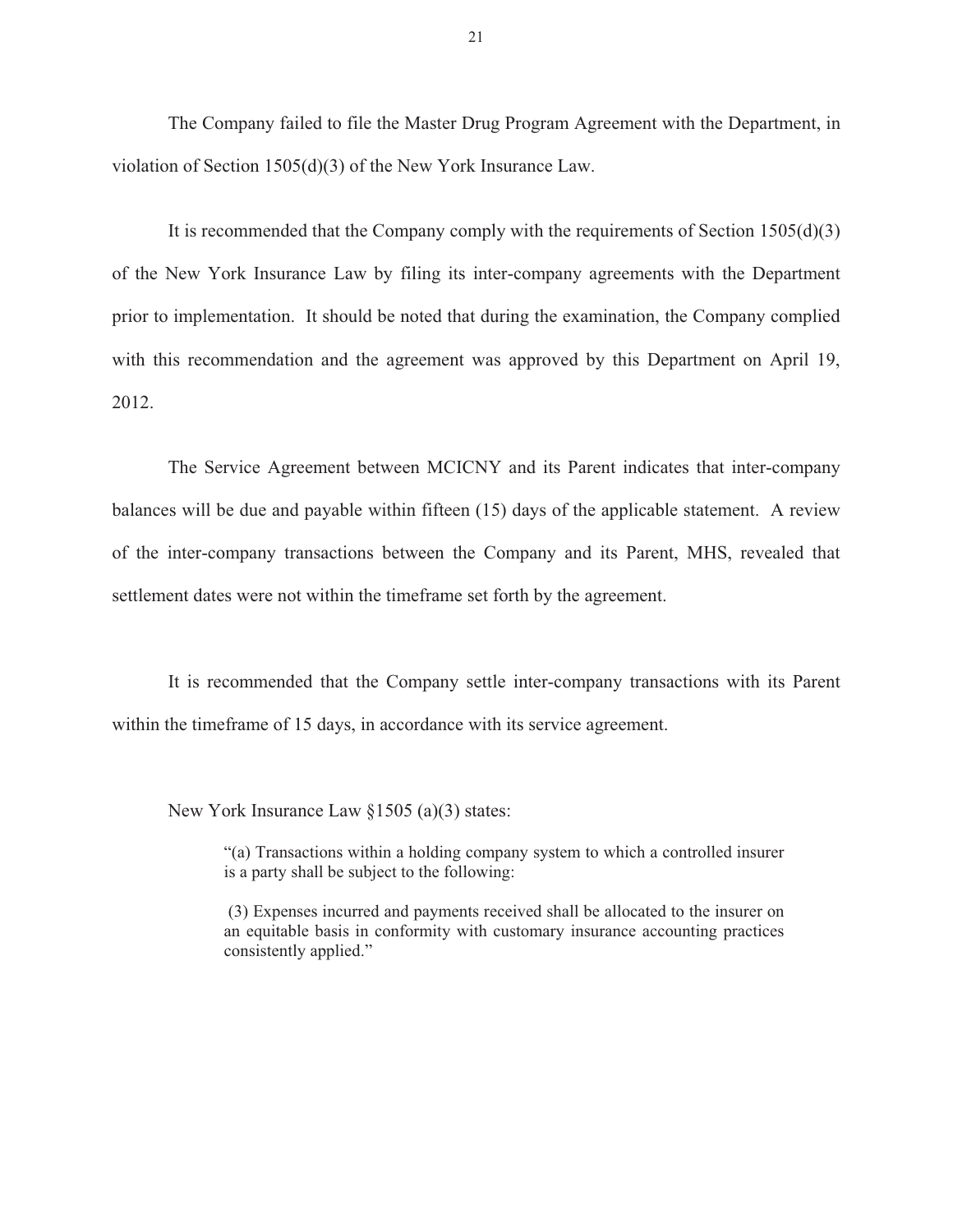Part 91.4 of Department Regulation No. 33 (11 NYCRR 91) states in part:

"(a) *General instructions.* (1) It is the responsibility of each life insurer to use only such methods of allocation as will produce a suitable and equitable distribution of income and expenses by lines of business. Unless impractical or unfeasible, an insurer may use only such methods of allocation in its distribution of income and expenses within annual statement lines of business as are compatible with the methods it uses for distribution between annual statement lines of business…

4) Bases of allocation shall be reviewed periodically to ascertain their suitability for continued use.

5) Allocations of income and expenses between companies shall be treated in the same manner as if made for major annual statement lines of business."

Further, Paragraphs 8 and 9 of Statement of Statutory Accounting Principles ("SSAP")

No. 70 of the NAIC Accounting Practices and Procedures Manual state in part:

completed based upon specific identification to the entity incurring the expense. "8. Many entities operate within a group where personnel and facilities are shared. Shared expenses, including expenses under the terms of a management contract, shall be apportioned to the entities incurring the expense as if the expense had been paid solely by the incurring entity. The apportionment shall be Where specific identification is not feasible, apportionment shall be based upon pertinent factors and ratios.

9. Any basis adopted to apportion expenses shall be that which yields the most accurate results and may result from special studies of employee activities, salary ratios, premium ratios or similar analyses. Expenses that relate solely to the operations of a reporting entity, such as personnel costs associated with the adjusting and paying of claims, must be borne solely by the reporting entity and are not to be apportioned to other entities within a group."

The Addendum to the Service Agreement between MCICNY and its Parent states in part:

*"Analyses of time devoted… by each individual will be evaluated by reports and studies from each organization unit providing direct services to the companies. These reports and studies will be developed annually…"* 

The Parent pays its employees directly and allocates those expenses to the various subsidiaries. When considering the amount to charge MCICNY, the Parent consolidates insurance company expenses into a single amount. It was noted that the Parent charged 85% of total expenses to MCICNY's Pennsylvania affiliate, and 15% to MCICNY. Both Companies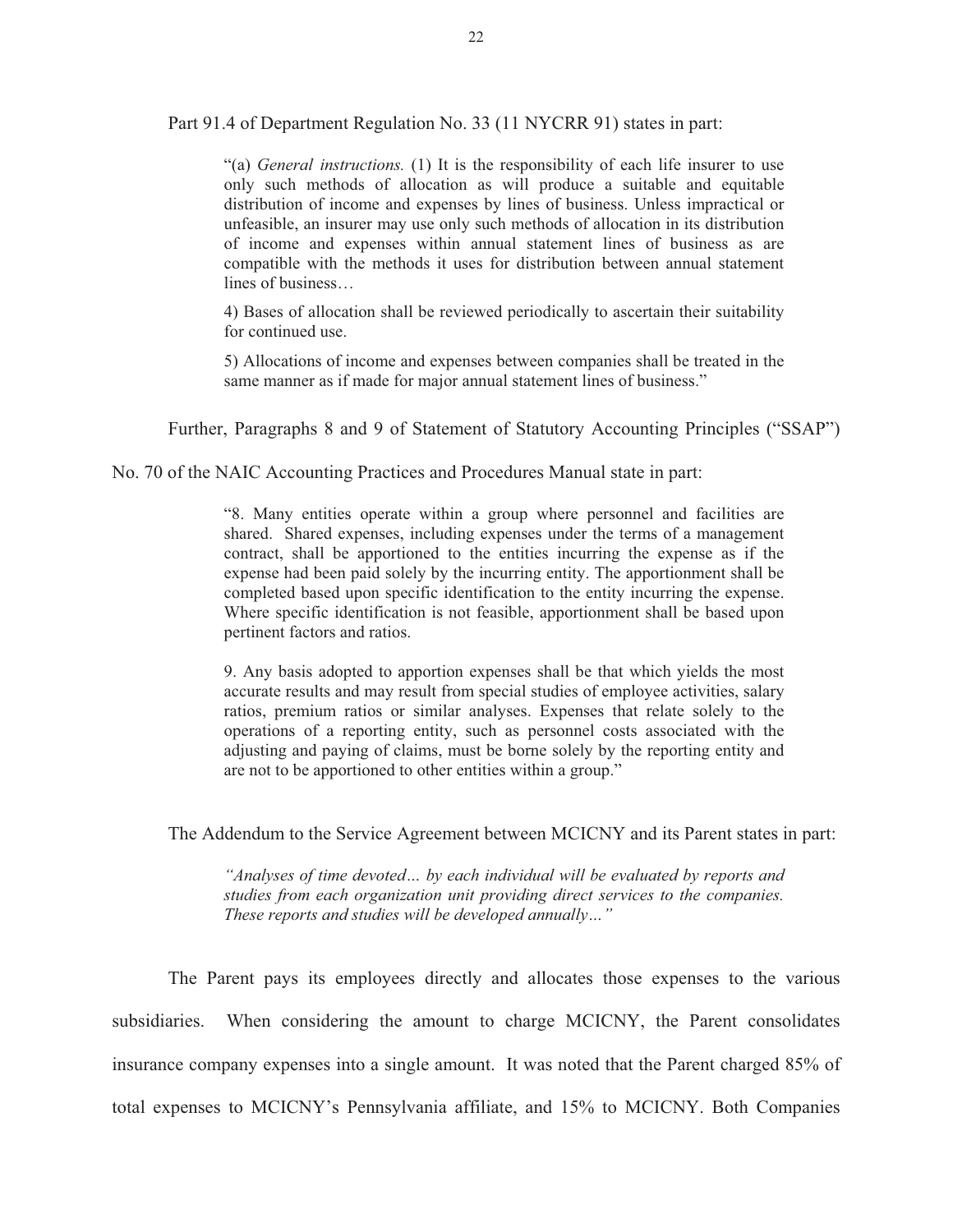<span id="page-24-0"></span>provide Medicare Part D coverage. When asked, the Company was not able to provide reports or studies to support the rationale behind the 85%/15% allocation split. The Company stated that the percentage has not changed since 2005.

It is recommended that the Company comply with Section  $1505(a)(3)$  of the New York Insurance Law, Part 91.4 of Department Regulation No. 33, and Paragraphs 8 and 9 of Statement of Statutory Accounting Principles No. 70 and ensure that expenses are allocated from the Parent to the Company on an equitable, prescribed basis.

It is recommended that the Company comply with its own service agreement and prepare and update studies on a regular basis to ensure that the allocations are prepared accurately.

It is also recommended that the Company comply with its own service agreement and maintain the monthly reports and supporting documentation for all inter-company allocations.

MCICNY made all the required holding company filings for the years under examination, pursuant to Department Regulation No. 52, in a timely manner.

#### I. Significant Operating Ratios

The following ratios have been computed as of December 31, 2010, based upon the results of this examination:

| Net Premiums Written to Surplus | 148.00%   |
|---------------------------------|-----------|
| Uncollected Premiums to Surplus | $0.29\%$  |
| Liabilities to Liquid Assets    | $90.00\%$ |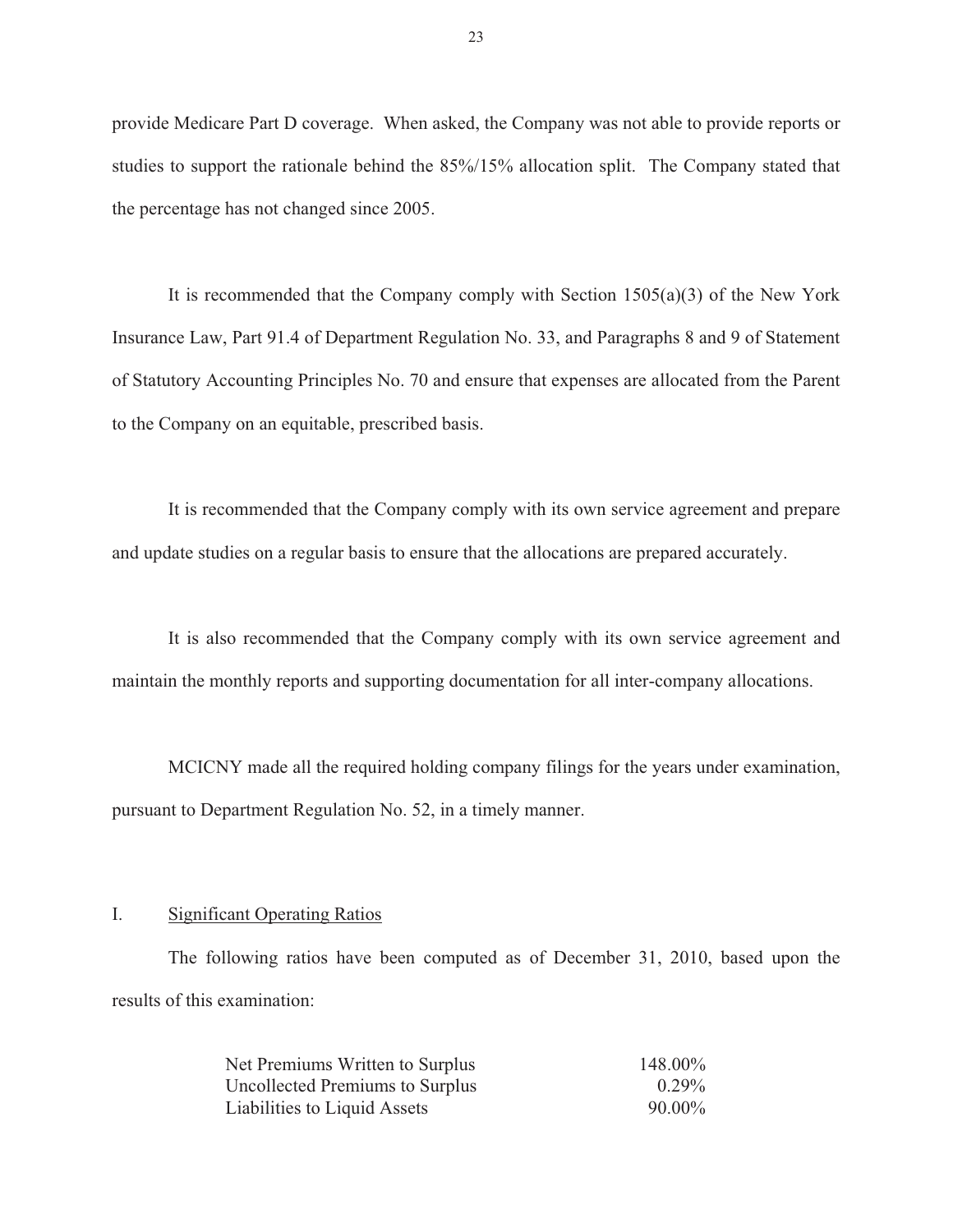Each of the above ratios fell within the benchmark ranges established by the NAIC.

The following underwriting ratios are presented on an earned-incurred basis and encompass the four-year period covered by this examination:

|                                 | Amounts       | Ratios     |
|---------------------------------|---------------|------------|
| Claims                          | \$117,700,136 | 89.37%     |
| Claim adjustment expenses       | 1,475,090     | $1.12\%$   |
| General administrative expenses | 12,475,571    | $9.47\%$   |
| Net underwriting gain           | 49,525        | $.04\%$    |
| Premium earned                  | \$131,700,322 | $100.00\%$ |

#### J. Accounts and Records

During a review of Part 3 of the Company's "Underwriting and Investment Exhibit – Analysis of Expenses", it was noted that all expenses were reported in the "General Administrative Expenses" column 3. The Company failed to allocate its expenses within the appropriate categories contained in Part 3 of the Underwriting and Investment Exhibit, in accordance with Department Regulation No. 33 (11 NYCRR 91) and the NAIC Health Annual Statement Instructions.

It is recommended that the Company properly allocate the claims adjustment expenses and investment expenses to the line items shown in Part 3 of its Annual Statement Underwriting and Investment Exhibit ("Analysis of Expenses") in accordance with the requirements of Department Regulation No. 33 and the NAIC Health Annual Statement Instructions.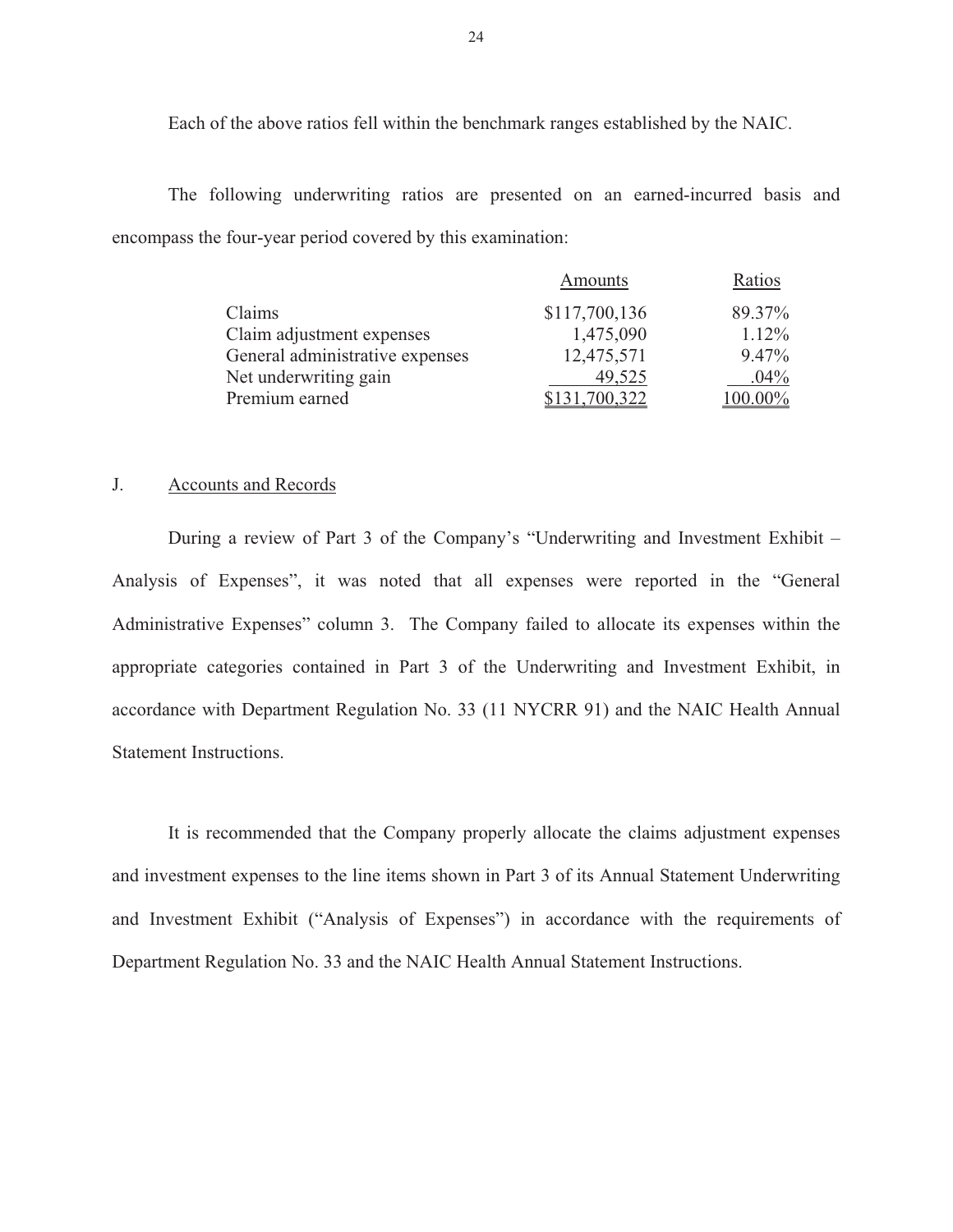# **3. FINANCIAL STATEMENTS**

### A. Balance Sheet

The following shows the assets, liabilities, and capital and surplus as determined by this examination and reported by the Company in its filed annual statement, as of December 31, 2010. This is the same as the balance sheet filed by the Company as of December 31, 2010.

| Assets                                    | Examination  | Company      |  |
|-------------------------------------------|--------------|--------------|--|
| <b>Bonds</b>                              | \$5,416,058  | \$5,416,058  |  |
| Cash                                      | 10,410,426   | 10,410,426   |  |
| Investment income due and accrued         | 4,683        | 4,683        |  |
| Uncollected premiums and agents' balances |              |              |  |
| in the course of collection               | 117,627      | 117,627      |  |
| Accrued retrospective premiums            | 1,765,366    | 1,765,366    |  |
| Amounts receivable relating to uninsured  |              |              |  |
| plans                                     | 35,043,999   | 35,043,999   |  |
| Current federal and foreign income tax    |              |              |  |
| recoverable and interest thereon          | 1,120,154    | 1,120,154    |  |
| Net deferred tax asset                    | 190,320      | 190,320      |  |
| Health care and other amounts receivable  | 565,783      | 565,783      |  |
| <b>Total</b> assets                       | \$54,634,416 | \$54,634,416 |  |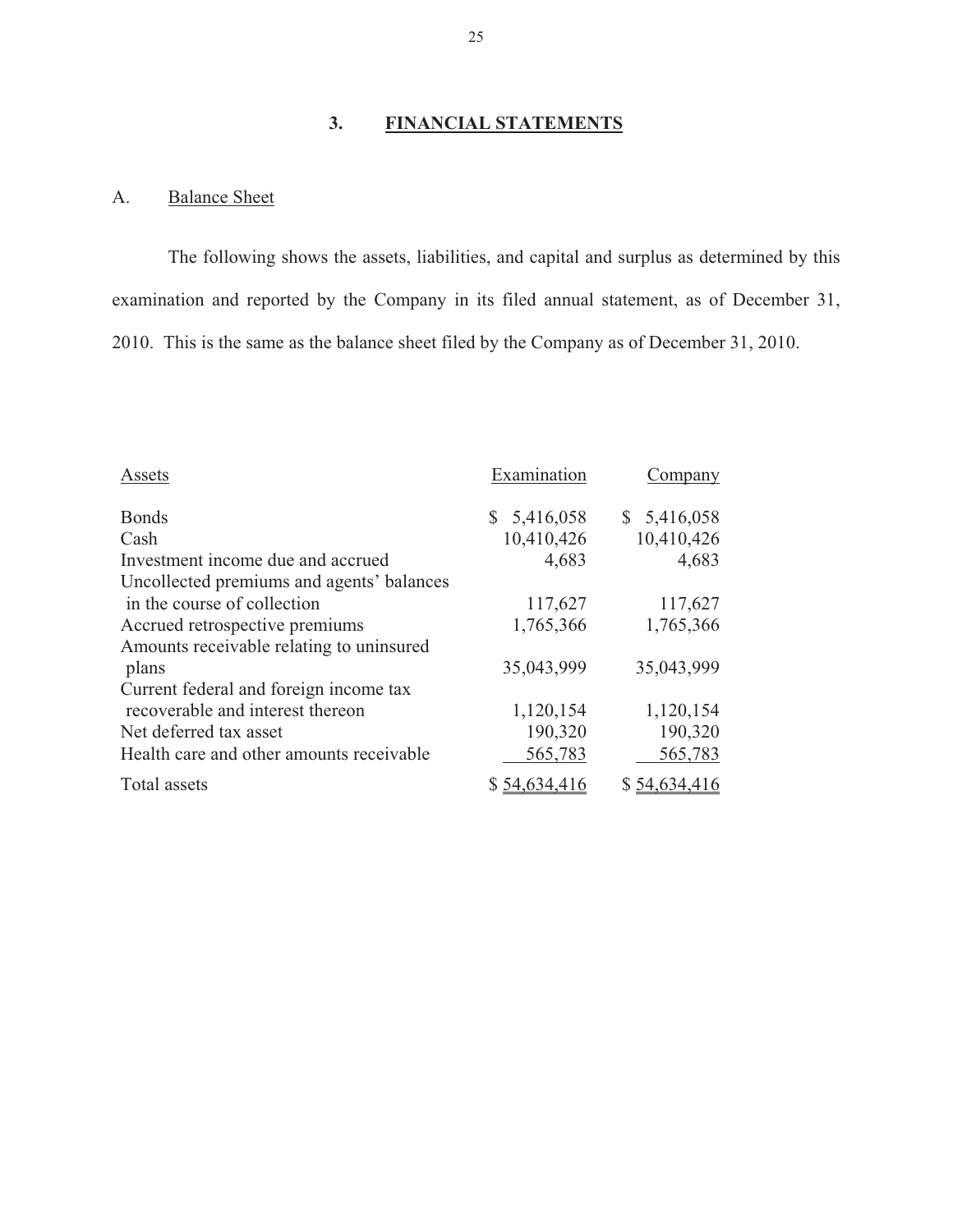| Liabilities                            | Examination               | Company                   |
|----------------------------------------|---------------------------|---------------------------|
| Claims unpaid                          | \$11,999,842              | \$11,999,842              |
| Unpaid claims adjustment expenses      | 149,531                   | 149,531                   |
| Premiums received in advance           | 5,408                     | 5,408                     |
| General expenses due and accrued       | 247,657                   | 247,657                   |
| Amounts due parent, subsidiaries and   |                           |                           |
| affiliates                             | 1,858,300                 | 1,858,300                 |
| <b>Total liabilities</b>               | \$14,260,738              | \$14,260,738              |
| Capital and surplus                    |                           |                           |
| Common capital stock                   | 1,000,000<br>$\mathbb{S}$ | $\mathbb{S}$<br>1,000,000 |
| Gross paid-in and contributed surplus  | 34,068,941                | 34,068,941                |
| Unassigned surplus funds               | 5,304,737                 | 5,304,737                 |
| Total capital and surplus              | \$40,373,678              | \$40,373,678              |
| Total liabilities, capital and surplus | \$54,634,416              | \$54,634,416              |

**Note:** The Internal Revenue Service has completed its audits of the Company's consolidated federal income tax return with its Parent Company for tax years 2006 - 2007. The next cycle (2008-2009) commenced in the fall of 2010. The examiner is unaware of any potential exposure of the Company to any tax assessment and no liability has been established herein relative to any contingency.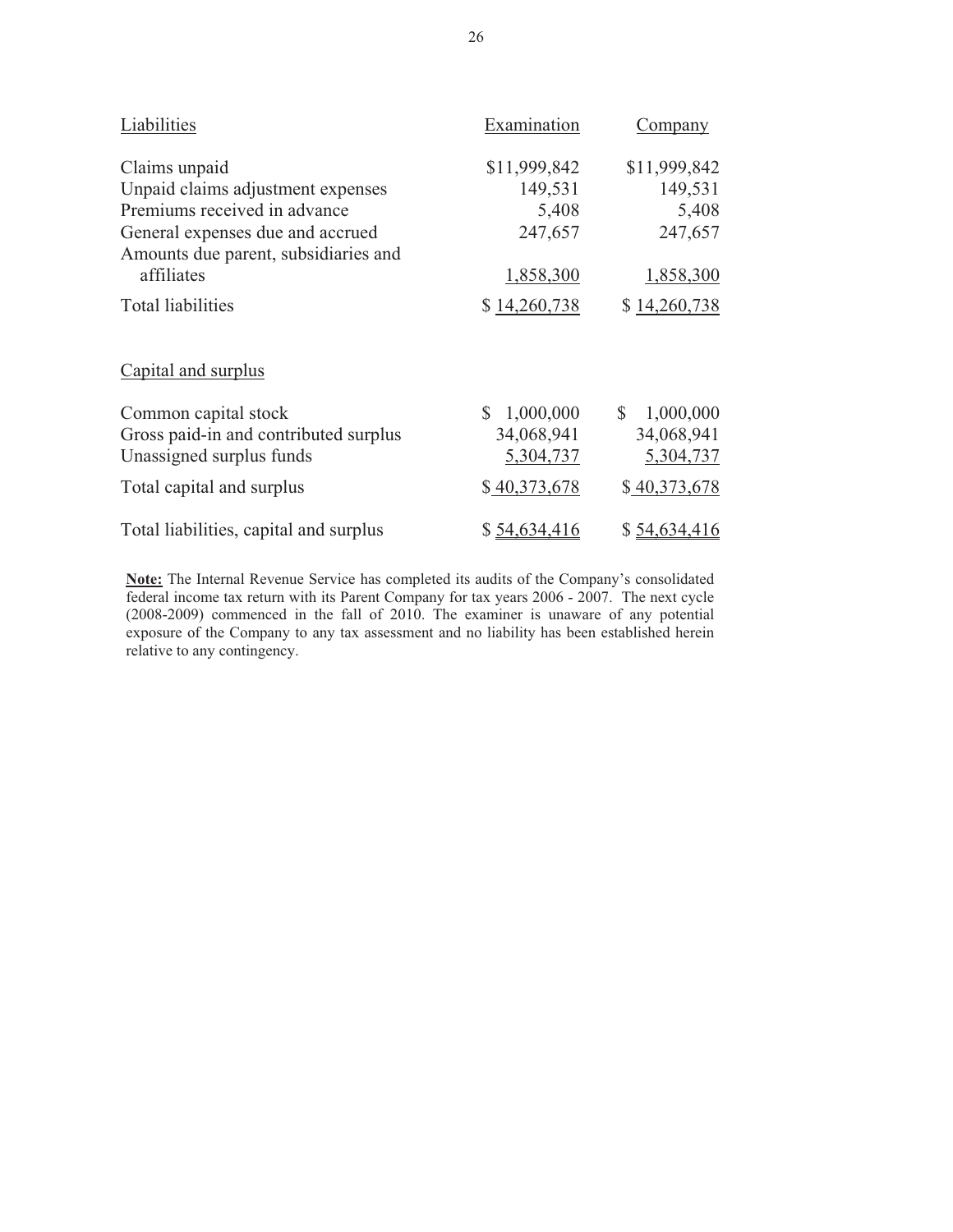# <span id="page-28-0"></span>B. Statement of Revenue and Expenses and Capital and Surplus

Capital and surplus increased by \$30,231,506 during the four-year period covered by this examination, January 1, 2007 through December 31, 2010, detailed as follows:

| Revenue                                                      |                         |                         |
|--------------------------------------------------------------|-------------------------|-------------------------|
| Net premium income                                           | \$131,700,322           |                         |
| Total revenue                                                |                         | \$131,700,322           |
| <b>Expenses</b>                                              |                         |                         |
| Prescription drugs                                           | \$117,700,136           |                         |
| Claim adjustment expenses                                    | 1,475,090               |                         |
| General administration expenses                              | 12,475,571              |                         |
| Total underwriting deductions                                |                         | \$131,650,797           |
| Net underwriting gain                                        |                         | \$<br>49,525            |
| Net investment income                                        | $\mathbb{S}$<br>869,683 |                         |
| Net realized capital gains                                   | 1,042                   |                         |
| Net investment income                                        |                         | 870,725                 |
| Net loss from agents or premium balances                     |                         |                         |
| charged off                                                  |                         | (478, 813)              |
| Aggregate write-in for other expenses                        |                         | (2,001)                 |
| Net income before all other federal income<br>taxes incurred |                         | $\mathbb{S}$<br>439,436 |
| Federal income taxes incurred                                |                         | (225,081)               |
|                                                              |                         |                         |
| Net income                                                   |                         | \$<br>214,355           |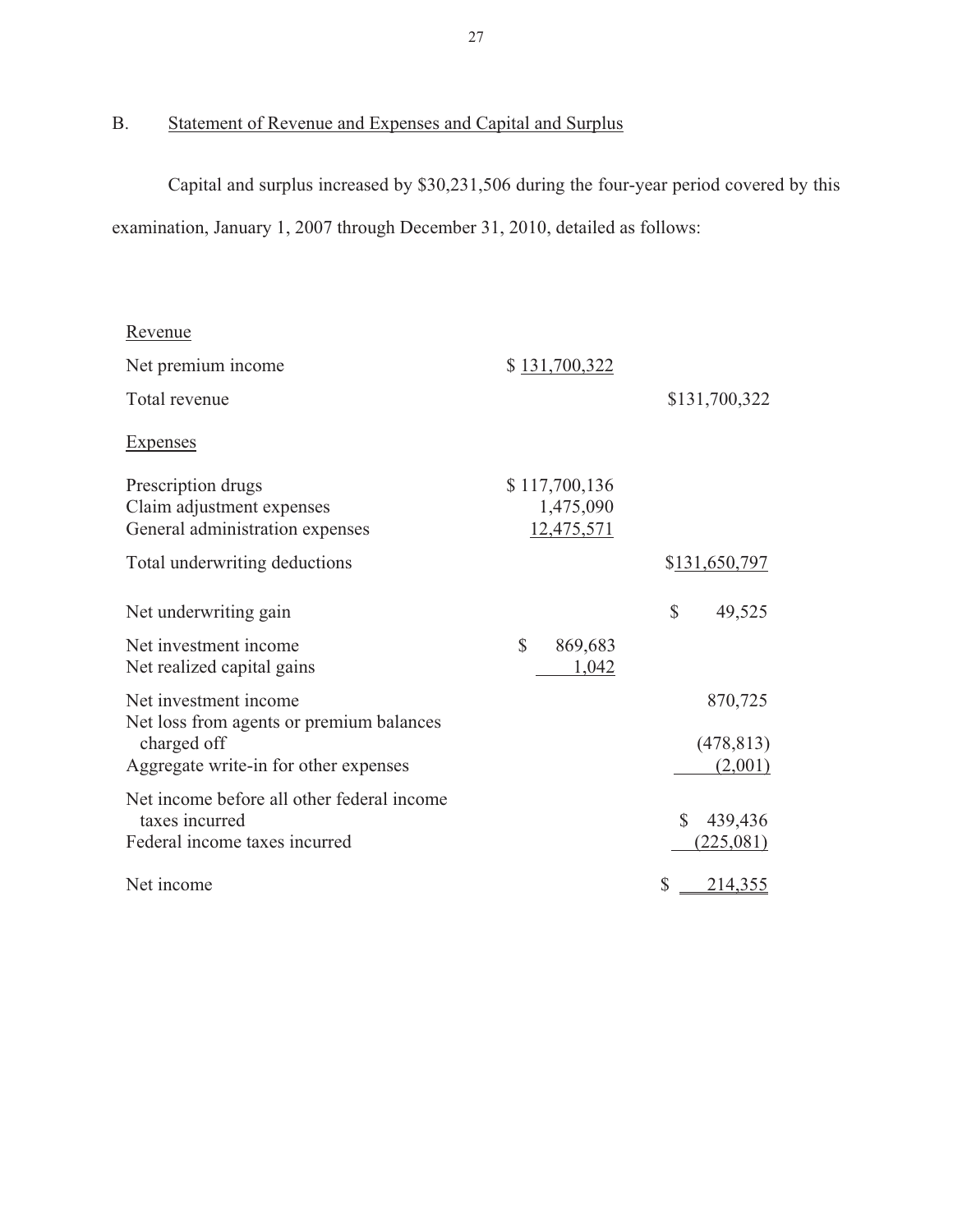#### Changes in Capital and Surplus

| Capital and surplus, per report on examination,<br>as of December 31, 2006                            |                                        |                      | \$10,142,172 |
|-------------------------------------------------------------------------------------------------------|----------------------------------------|----------------------|--------------|
|                                                                                                       | Gains in<br>Surplus                    | Losses in<br>Surplus |              |
| Net income<br>Change in net deferred income taxes<br>Paid in surplus<br>Change in non-admitted assets | 214,355<br>S.<br>100,974<br>30,000,000 | 83,823               |              |

| Net increase in capital and surplus             | 30,231,506   |
|-------------------------------------------------|--------------|
| Capital and surplus, per report on examination, |              |
| as of December $31, 2010$                       | \$40,373,678 |

#### **4. CLAIMS UNPAID**

The examination liability of \$11,999,842 is the same as the amount reported by the Company as of the examination date.

The examination analysis of the unpaid claims reserve was conducted in accordance with generally accepted actuarial principles and practices and was based on statistical information contained in the Company's internal records and filed annual statements as verified during the examination. The examination reserve was based upon actual payments made through a point in time, plus an estimate for claims remaining unpaid at that date. Such estimate was calculated based on actuarial principles, which utilized the Company's past experience in projecting the ultimate cost of claims incurred on or prior to December 31, 2010.

The examination liability consisted of contract claims on Medicare Part D prescription drug coverage.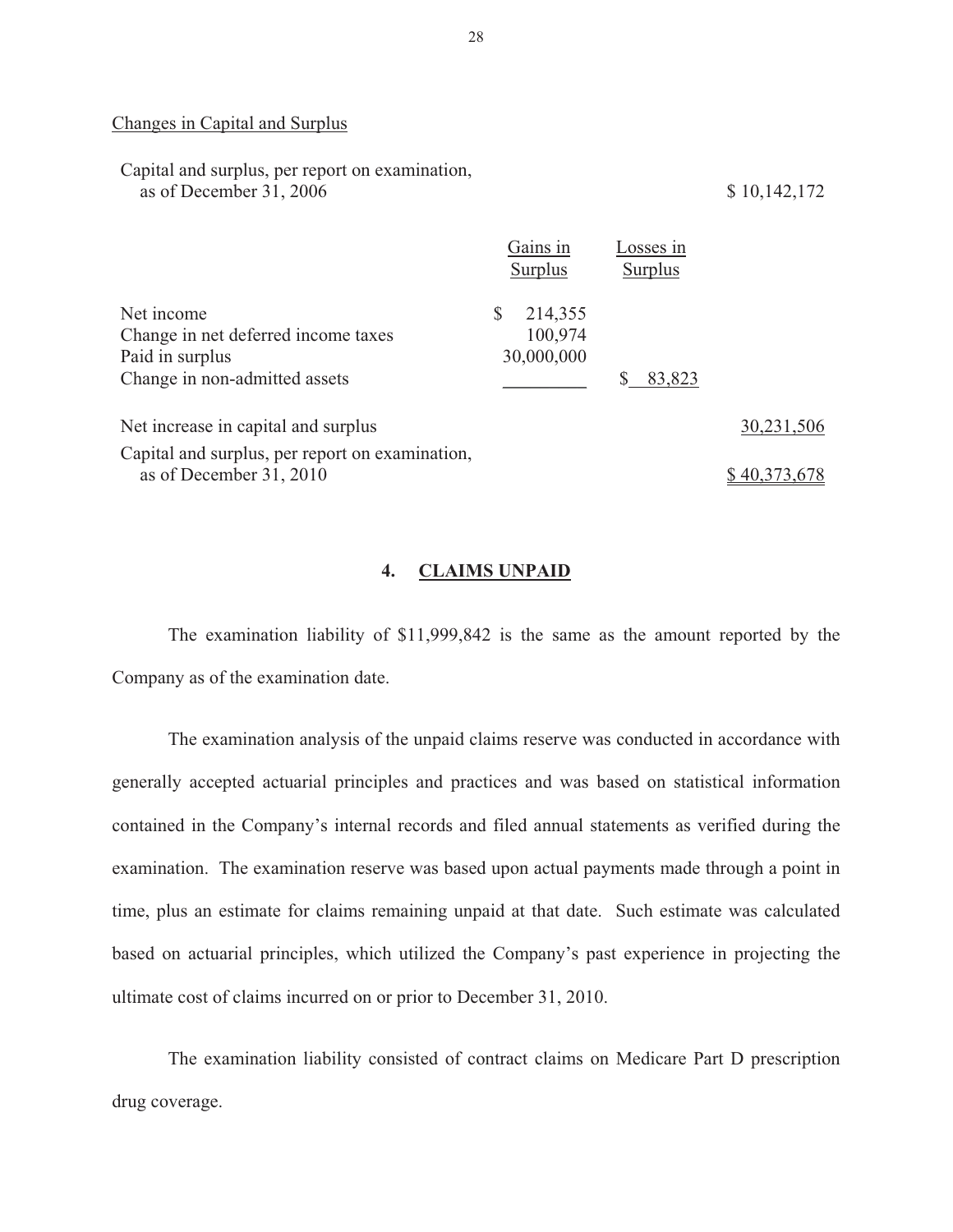#### **5**. **MARKET CONDUCT ACTIVITES**

<span id="page-30-0"></span>In the course of this examination, a review was made of the manner in which the Company conducts its business and fulfills its contractual obligations to policyholders and claimants. In determining the scope of this review, the examiner took into consideration the Company's line of business, Medicare Part D Prescription Drug, which mainly falls under the purview of CMS' requirements, instead of the statutory requirements of the Department. Thus, the market conduct review was limited to agents and brokers. Noted are the following compliance issues:

The Company uses a combination of internal and external distribution methodologies for the Medco Pharmaceutical Drug Plan. The external sales force is limited to General Agencies ("GAs"). The GAs are paid a commission for enrollments in accordance with CMS' rules and guidance.

Section 2112(a) of the New York Insurance Law states:

"Every insurer, fraternal benefit society or health maintenance organization doing business in this state shall file a certificate of appointment in such form as the superintendent may prescribe in order to appoint insurance agents to represent such insurer, fraternal benefit society or health maintenance organization."

Section 2112(d) of the New York Insurance Law states in part:

"Every insurer, fraternal benefit society or health maintenance organization… doing business in this state shall, upon termination of the certificate of appointment... file with the superintendent within thirty days a statement, in such form as the superintendent may prescribe, of the facts relative to such termination for cause..."

During the examination period, the Company failed to properly appoint its GA or the GA's sub-agents. The Company did not notify the Superintendent of the agents' appointments,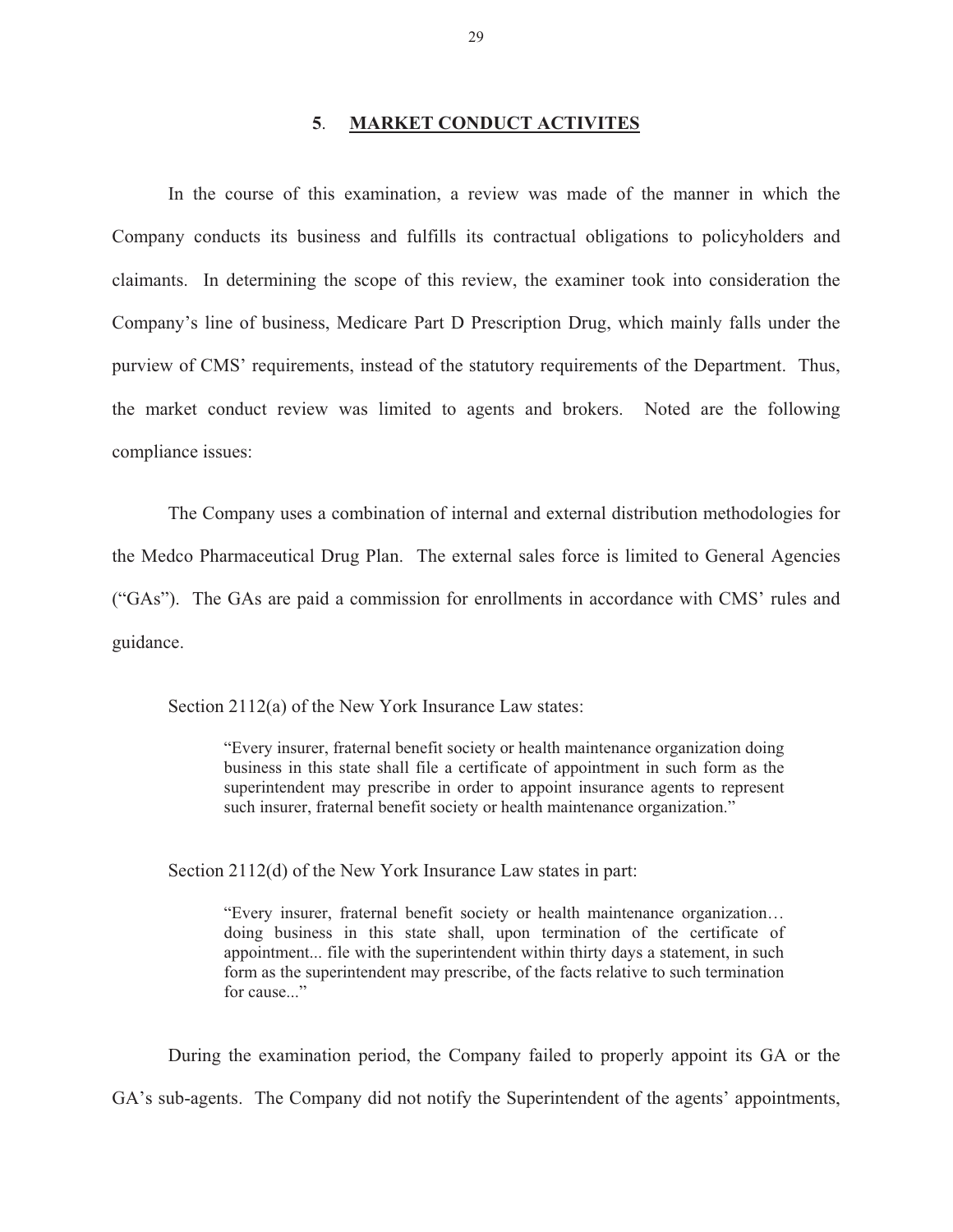as required by Section 2112(a) of the New York Insurance Law. Furthermore, the Company failed to file agent termination notices with the Superintendent, as required by Section 2112(d) of the New York Insurance Law.

It is recommended that the Company comply with the requirements of Sections 2112(a) and 2112(d) of the New York Insurance Law and notify the Department of all appointments and terminations of its agents.

Sections  $2101(a)(1)$  and (10) of the New York Insurance Law states:

(a) In this article, "insurance agent" means any authorized or acknowledged agent of an insurer, fraternal benefit society or health maintenance organization issued a certificate of authority pursuant to article forty-four of the public health law, and any sub-agent or other representative of such an agent, who acts as such in the solicitation of, negotiations for, or sale of, an insurance, health maintenance organization or annuity contract, other than as a licensed insurance broker, expect that such term shall not include:

(1) any regular salaried officer or employee of a licensed insurer, fraternal benefit society or health maintenance organization or a licensed insurance agent, who does not solicit or accept from the public, outside of an office of such insurer, health maintenance organization or agent, applications or not receive a commission or other compensation for his services which commission or other compensation is directly dependent upon the amount of business done;

(10) Any salaried full-time employee who counsels or advises his or her employer relative to the insurance interests of the employer or of the subsidiaries or business affiliates of the employer, provided that the employee does not sell or solicit insurance or receive a commission.

Section 2114(a)(3) of the New York Insurance Law states in part:

"No insurer, fraternal benefit society or health maintenance organization doing business in this state… shall pay any commission or other compensation to any person… except to a licensed… agent of such insurer…"

The Company's Internal Distribution Department consists of call center-based Customer

Service Representatives ("CSRs") who respond to inbound phone calls. The Company noted that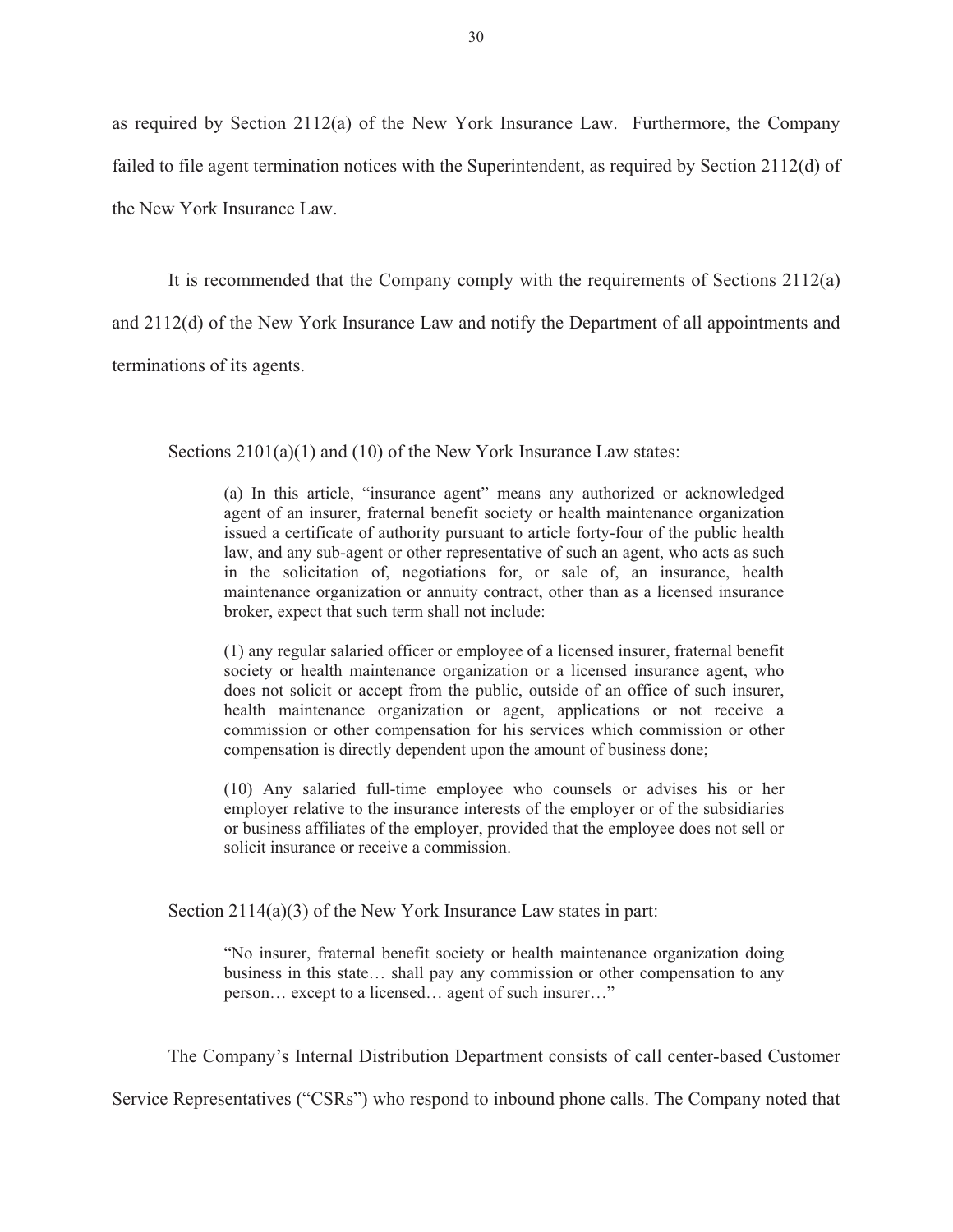<span id="page-32-0"></span>CSRs are MCICNY employees and are compensated via salary, not enrollments. The compensation paid to the Company's CSRs consists of a bi-weekly salary that is based on an hourly rate and a "qualified-based bonus". This bonus is a volume-based compensation and is, therefore, considered a form of commission. Thus, it appears that the Company paid commissions to unlicensed agents, which is a violation of Section  $2114(a)(3)$  of the New York Insurance Law.

It is recommended that the Company comply with the requirements of Section 2114(a)(3) of New York Insurance Law and pay commissions only to licensed and appropriately appointed agents.

#### **6. SUBSEQUENT EVENTS**

As noted earlier in this report on examination, On July 21, 2011, subsequent to the examination date, MHS announced an agreement with Express Scripts, Inc., whereby Express Scripts, Inc. agreed to buy MHS for \$29.1 billion in cash and stock. The Department approved the acquisition, effective March 9, 2012, while the Federal Trade Commission approved the acquisition on April 2, 2012.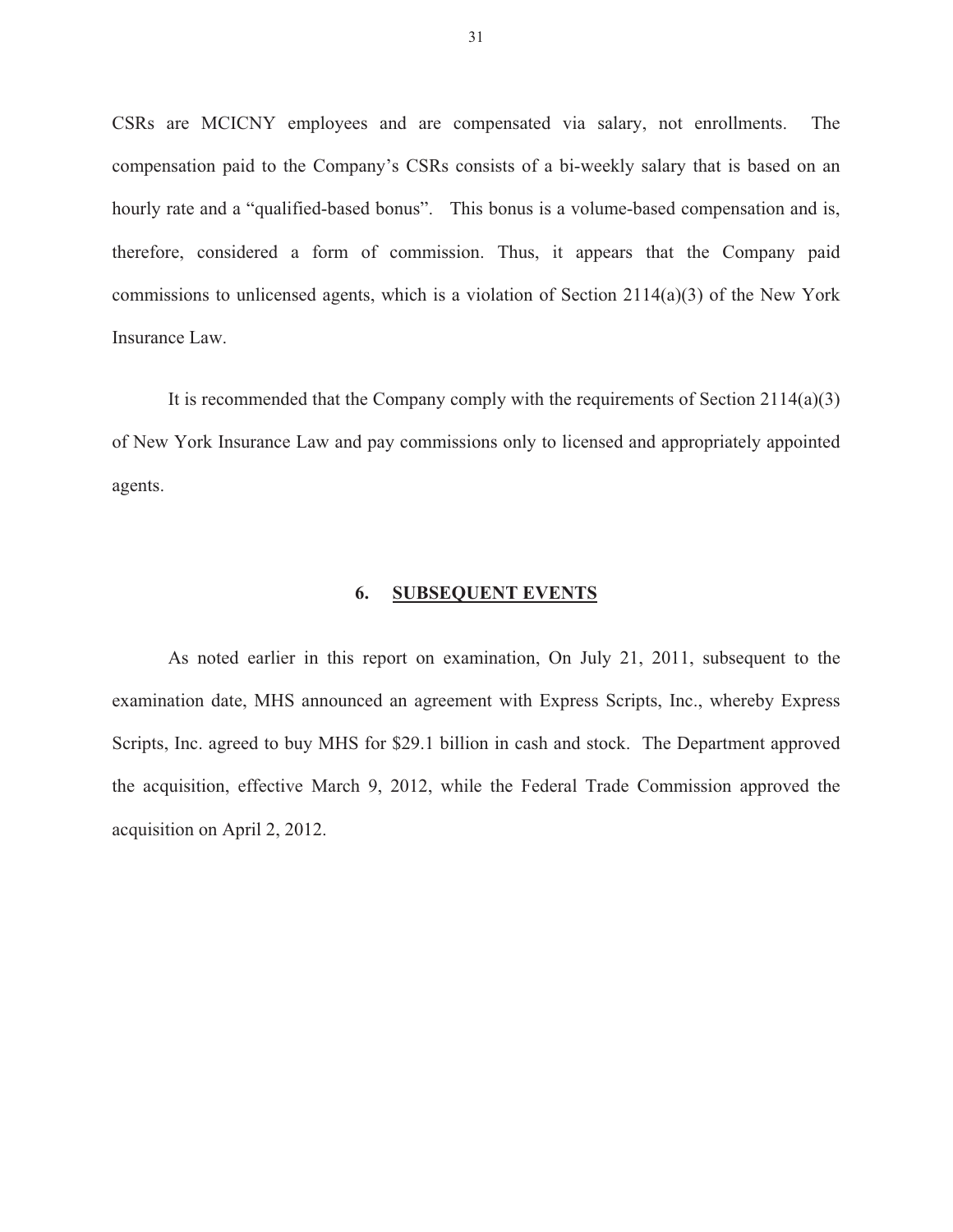#### <span id="page-33-0"></span>**7. COMPLIANCE WITH PRIOR REPORT ON EXAMINATION**

The prior report on examination as of December 31, 2006, contained nine (9) recommendations. The current status of these matters is as follows (page numbers refer to the prior report):

**ITEM NO.** 

#### **Holding Company System**

1. It is recommended that the Company comply with Section 10 1505(d) of the New York Insurance Law and file all of its inter-company agreements with the Department prior to implementation.

> *The Company did not comply with this recommendation. A similar recommendation is in this report under item 2 (H)*.

2. It is recommended that the Company comply with the expense 10 allocation method included in its Department approved intercompany service agreement with Medco Health Solutions, Inc.

> *The Company did not comply with this recommendation. A similar recommendation was issued in this report under item 2 (H).*

3. It is recommended that the Company file with the Department, 11 with its new service agreement, the related addendum section detailing the method of expense allocation.

*The Company has complied with this recommendation.* 

4. It is recommended that the Company fully comply with 12 Department Regulation 52 (11 NYCRR 80-1.2) by ensuring that its HC 1 Statements are filed timely with this Department.

*The Company has complied with this recommendation.* 

#### PAGE NO.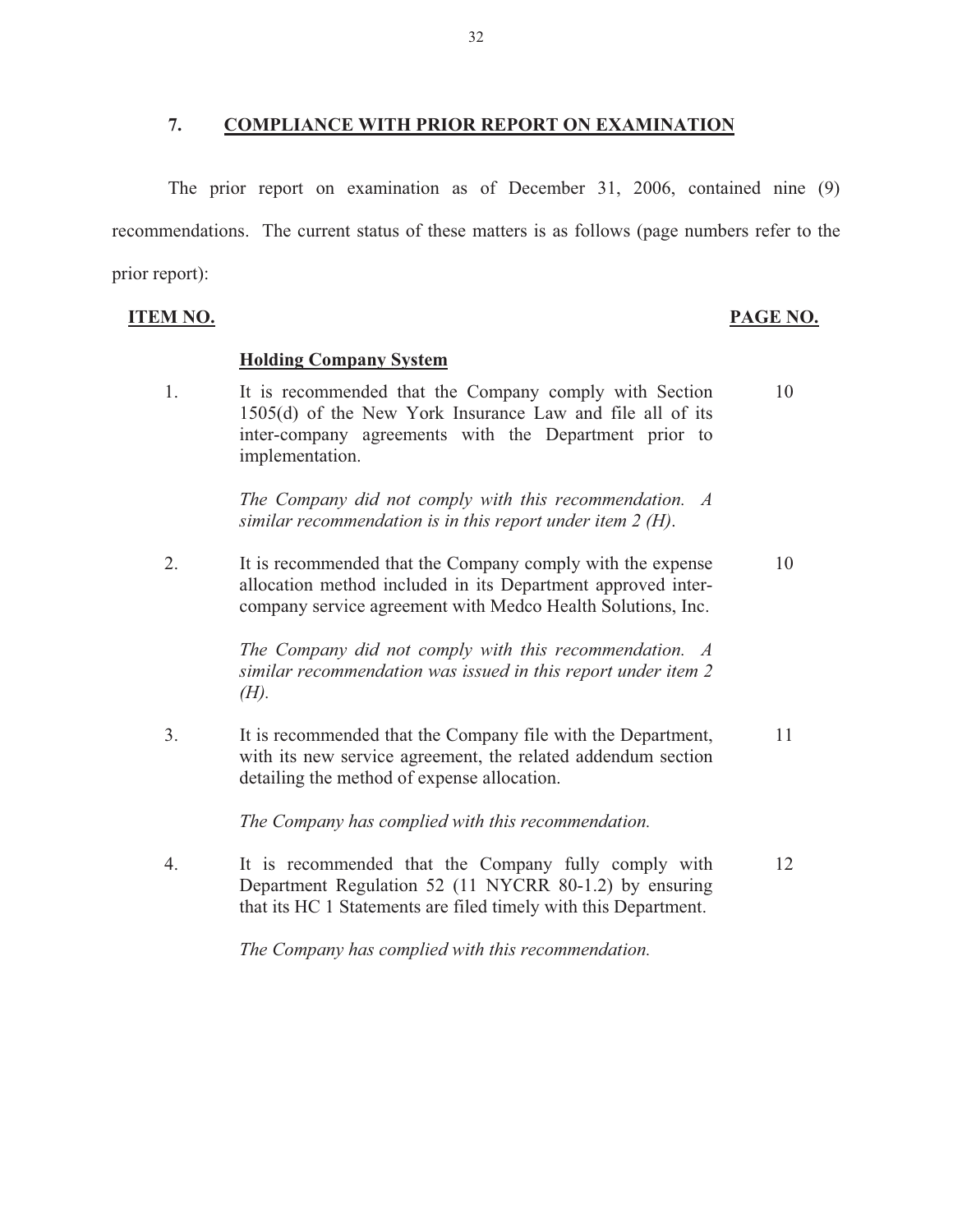### **ITEM NO.**

#### **Accounts and Records**

5. It is recommended that all incurred expenses related to the 13 Company's inter-company service agreements with Medco Health be booked to the Company's inter-company payable account in accordance with SSAP No. 67 of the NAIC Accounting Practices and Procedures Manual.

*The Company has complied with this recommendation.* 

6. It is recommended that the Company report its related 14 investment expenses in the manner prescribed by Department Regulation 33 and the NAIC annual statement instructions. Also, it is further recommended that MCICNY follow the annual statement instructions by disclosing in the Notes to the Financial Statement its method used for allocation of expenses in connection with management and service fees reported.

 *The Company did not fully comply with this recommendation. A similar recommendation in this report is under item 2 (J).* 

7. It is recommended that MCICNY follow the annual statement 14 instructions by disclosing in the Notes to the Financial Statement its method used for allocation of expenses in connection with management and service fees reported.

> *The Company did not fully comply with this recommendation. A similar recommendation in this report is under item 2 (J).*

8. It is recommended that the Company continue to enhance its 14 controls and monitor CMS's rules regarding premium billing and collection.

#### *The Company has complied with this recommendation.*

9. It is recommended that the Company update its current 15 custodial investment agreement to include each of the above standard provisions as listed in the NAIC Examiners Handbook for inclusion within such custodial agreement**.** 

*The Company has complied with this recommendation*.

33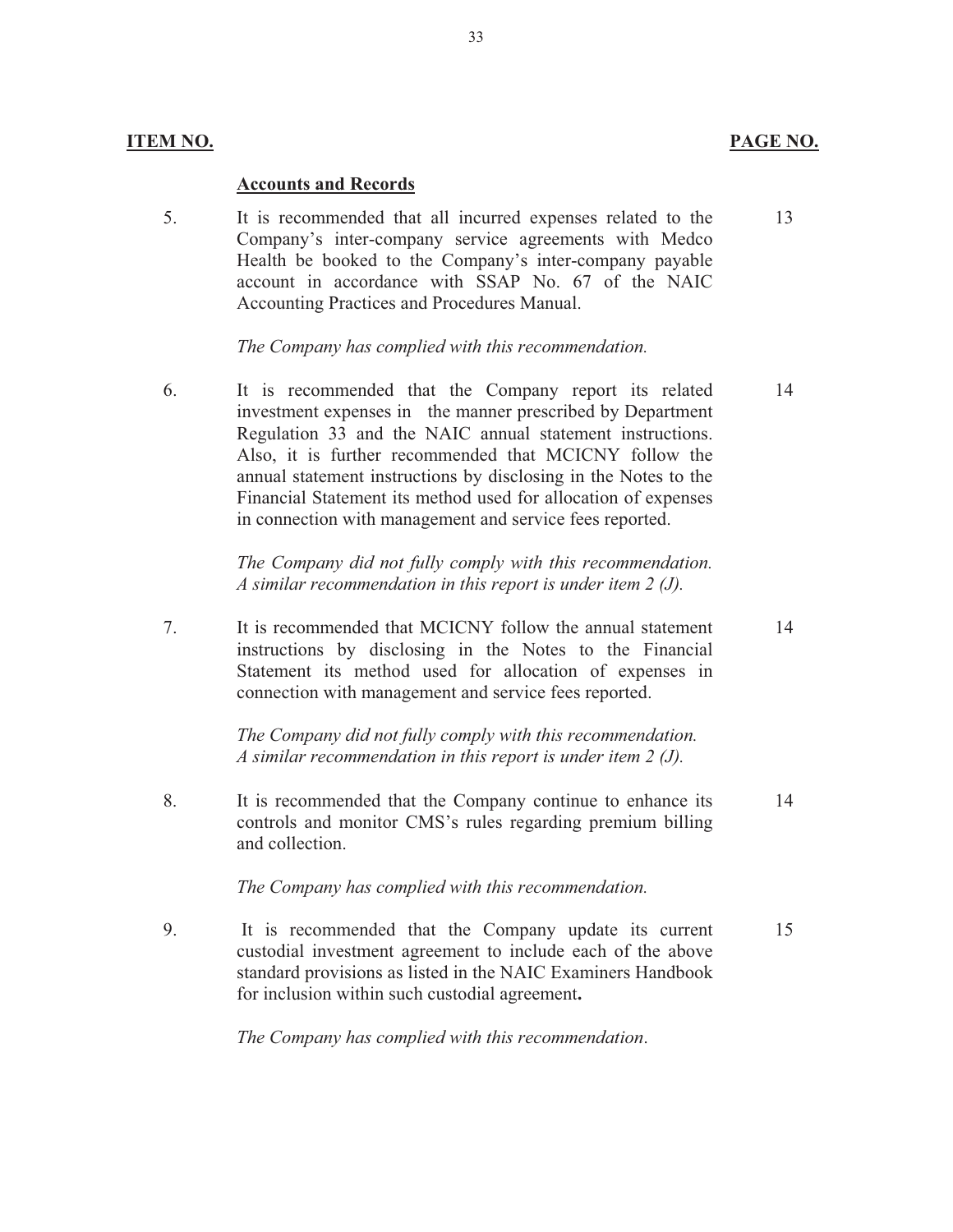### **8. SUMMARY OF COMMENTS AND RECOMMENDATIONS**

### **ITEM**

### **PAGE NO.**

8

#### A**. Management and Controls**

- i. It is recommended that MCICNY include a detailed summary of the topics and issues that were discussed within the minutes of its board meetings.
- ii. It is recommended that the Company maintain documentation that committee meetings were held, including minutes for all of its Board of Director's committee meetings. 9

#### B**. Conflict of Interest**

- i. It is recommended that the Company require its directors and officers to affirm to Policy Statement Four when signing their Conflict of Interest Statements. 9
- ii. It is recommended as a good business practice, that the Company maintain a list of employee-relatives employed within the company. The list should include the position of each employee-relative, start dates, job description, and the results of a Compliance Department review. 10

#### C**. Corporate Governance**

It is recommended that the Company cease the practice of withholding evidence that may support a conclusion that withheld documents are "Privileged and Confidential" and thus will not be provided to the examiners.

12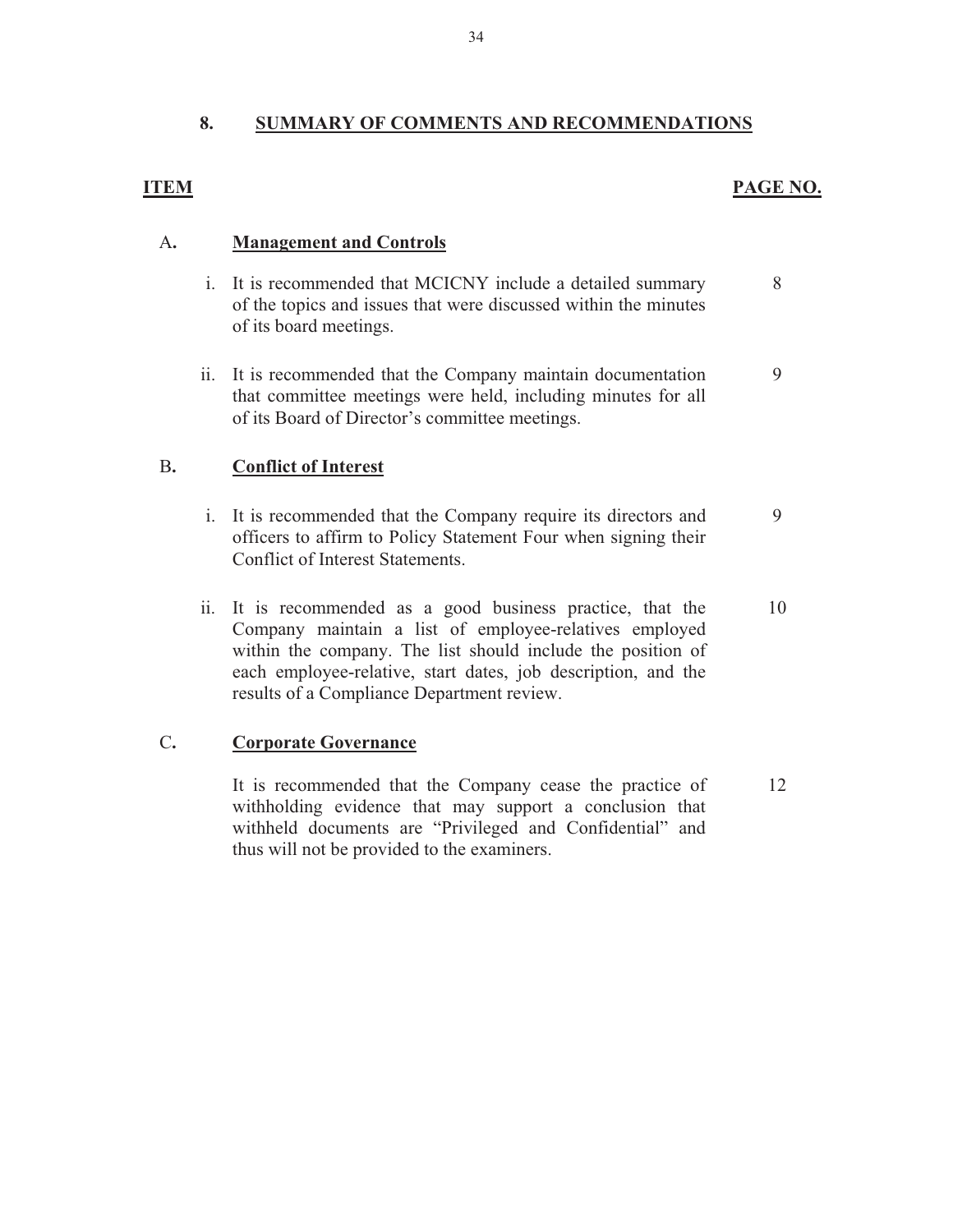13

14

#### **ITEM**

#### D**. Enterprise Risk Management**

It is recommended that MHS management re-evaluate the current state of the ERM function and consider the following process improvements:

- i. It is recommended that MHS revisit its Internal Audit Department's roles and responsibilities, being mindful of its involvement in the ERM process, including facilitation roles. There should be a clear distinction between a facilitation role and the perception of "owning" parts of the ERM process and related documentation, since facilitation roles may be misconceived as management roles. In revisiting the ERM function and the primary responsibilities associated with ERM, it should be clear that management owns the entire risk management process, as well as the related supporting documentation. In short, management has ultimate accountability and responsibility for risk management, not the IAD
- ii. It is recommended that MHS establish a Chief Risk Officer ("CRO") position, or designate someone with overall accountability for the ERM function (e.g., a Director of ERM). The CRO/Director of ERM would report directly to the Senior Risk Management Committee, which reports ERM information to the MHS Board of Directors. Additionally, MHS should consider reorganizing the ERM business segment leads so that they report to a CRO/Director of ERM.
- iii. It is also recommended that MHS establish a clear strategy and timeline for the migration of the responsibility and the substantial involvement of the IAD risk experts to a CRO/Director of ERM. 14

#### E**. Internal Audit**

i. It is recommended that the Vice-President of Corporate Audit report directly to the Audit Committee on audit matters. 15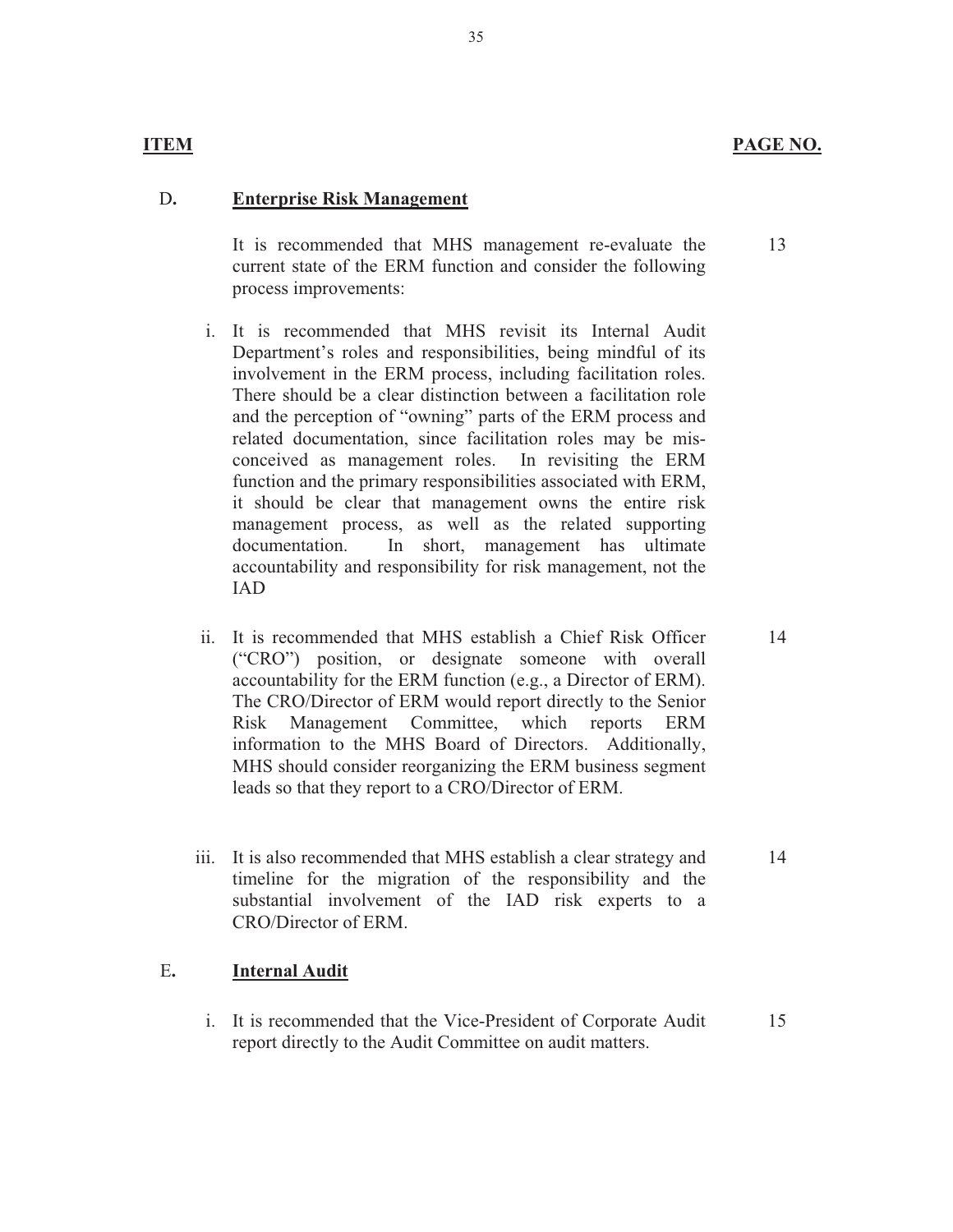- **ITEM**
- ii. It is recommended that the salary and performance evaluation of the Vice-President of Corporate Audit become the full responsibility of the Audit Committee. 15
- iii. It is recommended that, on a going forward basis, the Company include within the minutes of the Audit Committee meetings, documentation to support the Audit Committee's review of the Vice-President of Corporate Audit's performance with compensation being explicitly stated. 16
- iv. It is recommended that the Company revise the Internal Audit and Audit Committee charters to clearly reflect the Audit Committee as Internal Audit's primary report and to provide the AC with full responsibility for the evaluation and salary of the IA director. 16

### F**. Remediation Plan Procedures**

- i. It is recommended that the Company adhere to its own written procedures for tracking the Implementation Status Updates for the audit findings. 17
- ii. It is recommended that the Company maintain records/documentation of the Audit Director's evaluation of the clients' responses; the Director's assertion that actions taken on any audit finding remedy the underlying conditions; and the Director's summary reports given to the Audit Executive Director and Vice-President of Corporate Audit on the overall status of open audit issues. 17
- iii. It is recommended that the Company document that it has followed-up with business owners with respect to the mitigation of risks until such risks are mitigated. 17
- iv. It is recommended that the Company maintain accurate and detailed records of the implementation progress and of the remediation that occurs after an audit. 17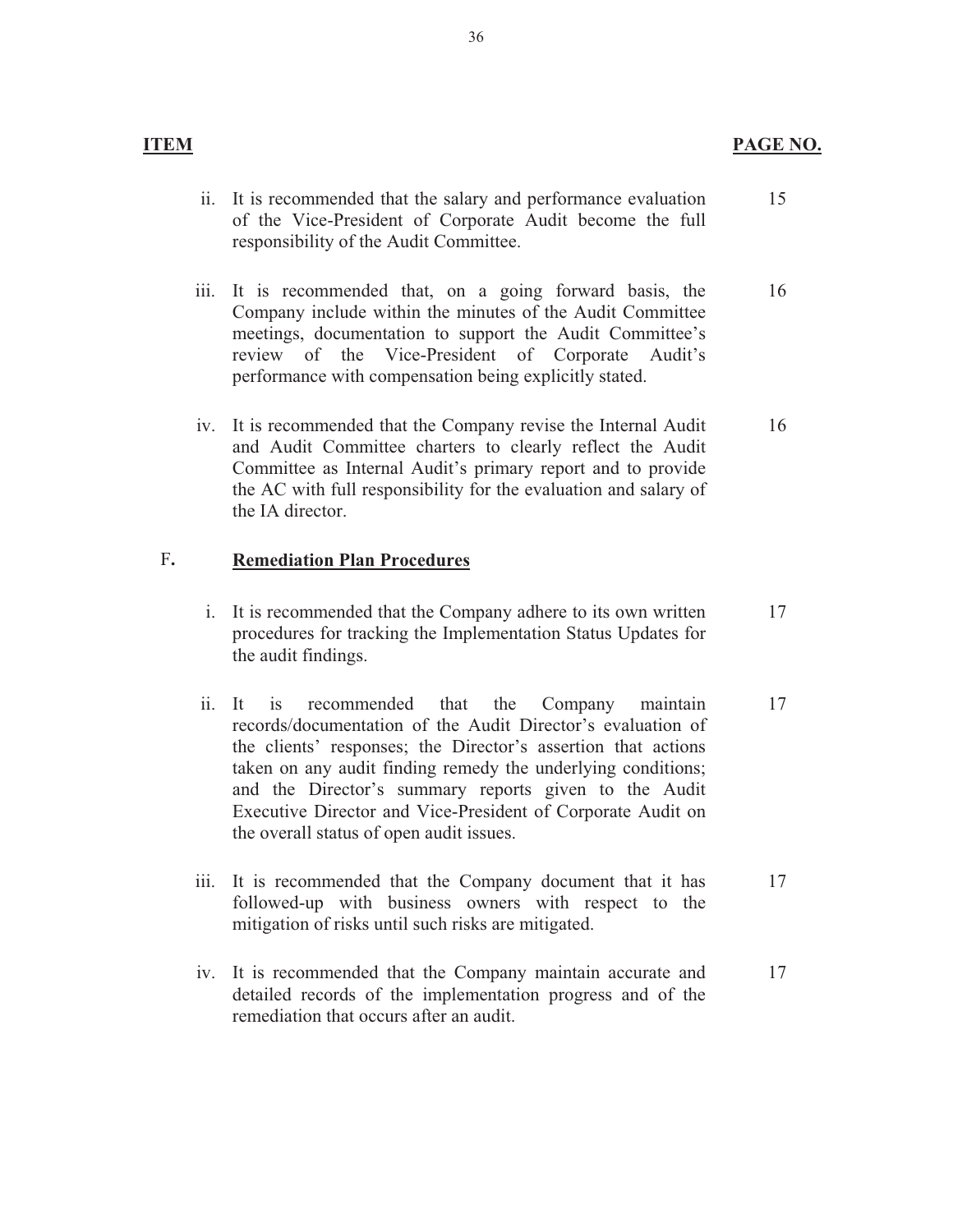#### PAGE NO.

21

24

#### **ITEM**

#### G**. Holding Company Agreement**

- i. It is recommended that the Company comply with the requirements of Section 1505(d)(3) of the New York Insurance Law by filing its inter-company agreements with the Department prior to implementation. It should be noted that during the examination, the Company complied with this recommendation and the agreement was approved by this Department on April 19, 2012.
- ii. It is recommended that the Company settle inter-company transactions with its Parent within the timeframe of 15 days, in accordance with its service agreement. 21
- iii. It is recommended that the Company comply with Section 1505(a)(3) of the New York Insurance Law, Part 91.4 of Department Regulation No. 33, and Paragraphs 8 and 9 of Statement of Statutory Accounting Principles No. 70 and ensure that expenses are allocated from the Parent to the Company on an equitable, prescribed basis. 23
- iv. It is recommended that the Company comply with its own service agreement and prepare and update studies on a regular basis to ensure that the allocations are prepared accurately. 23
- v. It is also recommended that the Company comply with its own service agreement and maintain the monthly reports and supporting documentation of all inter-company allocations. 23

#### H**. Accounts and Records**

It is recommended that the Company properly allocate the claims adjustment expenses and investment expenses to the line items shown in Part 3 of its Annual Statement Underwriting and Investment Exhibit ("Analysis of Expenses") in accordance with the requirements of Department Regulation No. 33 and the NAIC Health Annual Statement Instructions.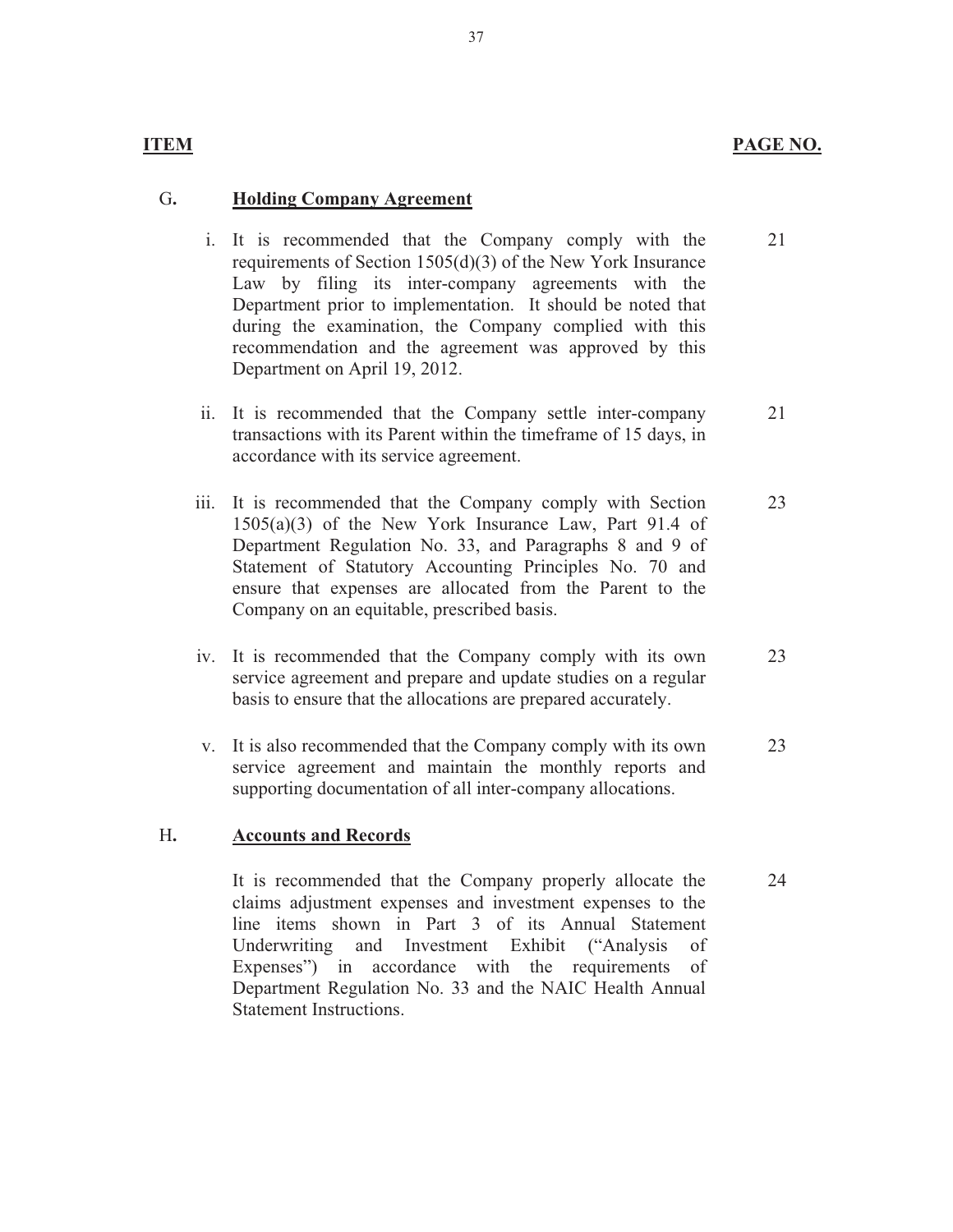### **ITEM**

#### I**. Market Conduct Activities**

- i. It is recommended that the Company comply with the requirements of Sections 2112(a) and 2112(d) of the New York Insurance Law and notify the Department of all appointments and terminations of its agents. 30
- ii. It is recommended that the Company comply with the requirements of Section 2114(a)(3) of New York Insurance Law and pay commissions only to licensed and appropriately appointed agents.